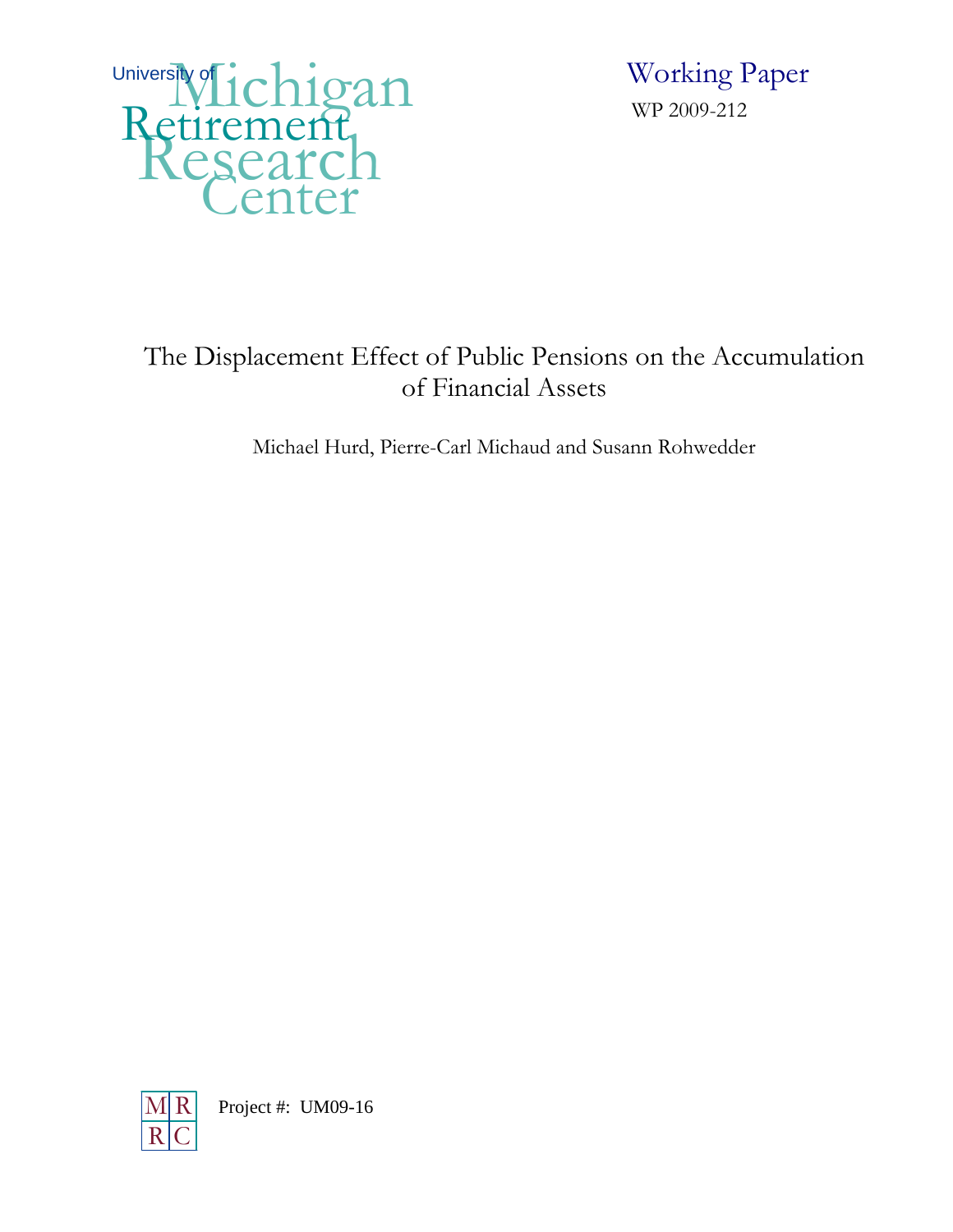# **The Displacement Effect of Public Pensions on the Accumulation of Financial Assets**

### **Michael Hurd**

RAND Corporation, Center for the Study of Aging

### **Pierre-Carl Michaud**

RAND Corporation, Center for the Study of Aging

### **Susann Rohwedder**

RAND Corporation, Center for the Study of Aging

September 2009

Michigan Retirement Research Center University of Michigan P.O. Box 1248 Ann Arbor, MI 48104 **http://www.mrrc.isr.umich.edu/** (734) 615-0422

#### **Acknowledgements**

This work was supported by a grant from the Social Security Administration through the Michigan Retirement Research Center (Grant # 10-M-98362-5-01). The findings and conclusions expressed are solely those of the author and do not represent the views of the Social Security Administration, any agency of the Federal government, or the Michigan Retirement Research Center.

#### **Regents of the University of Michigan**

Julia Donovan Darrow, Ann Arbor; Laurence B. Deitch, Bingham Farms; Denise Ilitch, Bingham Farms; Olivia P. Maynard, Goodrich; Andrea Fischer Newman, Ann Arbor; Andrew C. Richner, Grosse Pointe Park; S. Martin Taylor, Gross Pointe Farms; Katherine E. White, Ann Arbor; Mary Sue Coleman, ex officio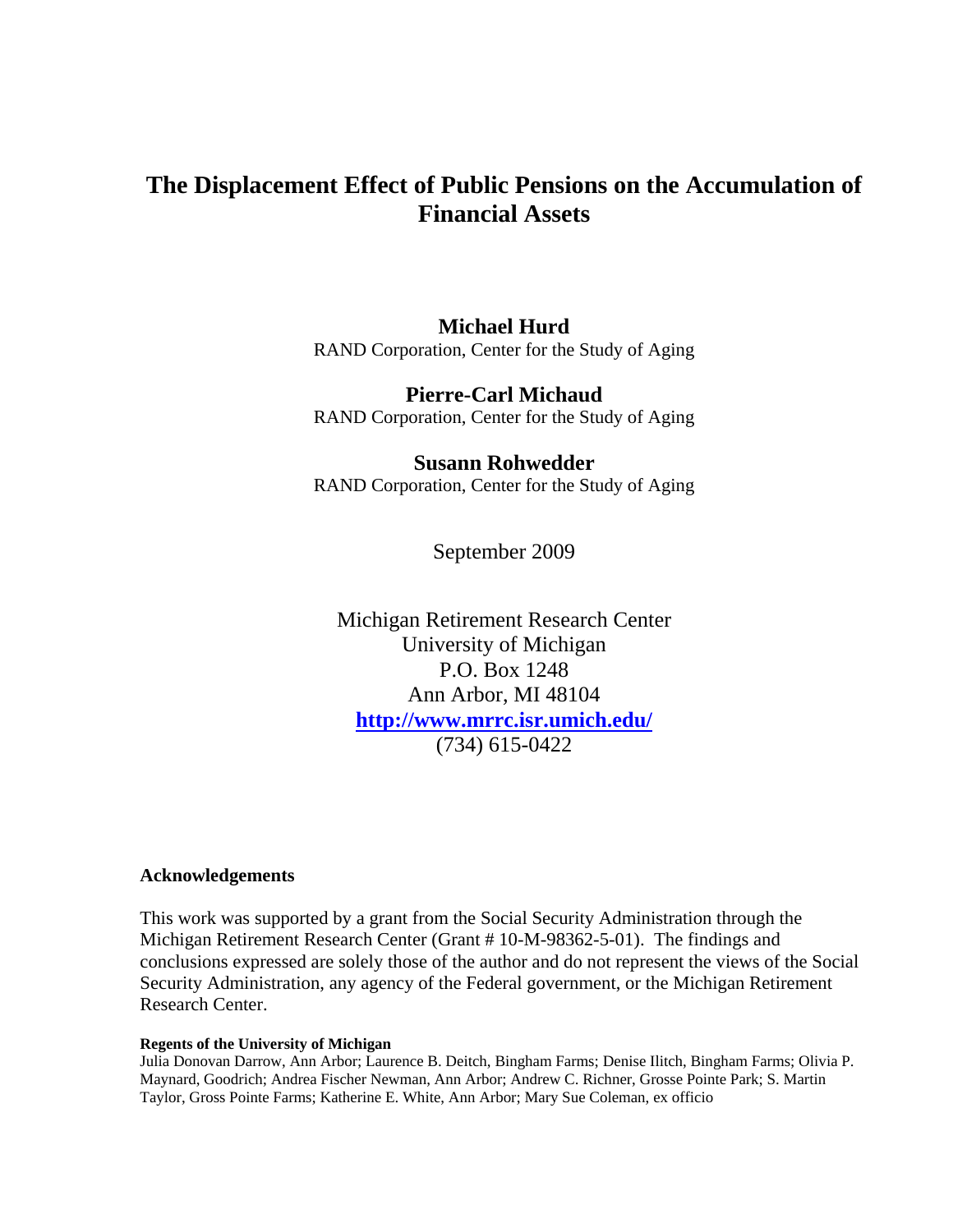# **The Displacement Effect of Public Pensions on the Accumulation of Financial Assets**

#### **Abstract**

The generosity of public pensions may depress private savings and provide incentives to retire early. While there is plenty of evidence supporting the latter effect, there remains considerable controversy as whether or not public pensions crowd out private savings. This paper uses international micro-datasets collected over recent years to investigate whether public pensions displace private savings. The identification strategy relies on differences in the progressivity or non-linearity of pension formulas across countries. We also make use of large heterogeneity in earnings across education group and country. The evidence we present is consistent with previous studies using cross-sectional and time-series variation in savings and pensions. We estimate that an extra dollar of pension wealth depresses accumulated financial assets at the time of retirement by 23 to 44 cents and that an extra ten thousand dollars in pension wealth reduces the average retirement age by roughly 1 month.

#### **Authors' Acknowledgements**

RAND Corporation, Center for the Study of Aging. Research funded by the Department of Labor and The Michigan Retirement Research Consortium. The authors thank Jack Clift for excellent research assistance. Corresponding author: Pierre-Carl Michaud, 1776 Main Street, Santa Monica, CA 90291 U.S. michaud@rand.org.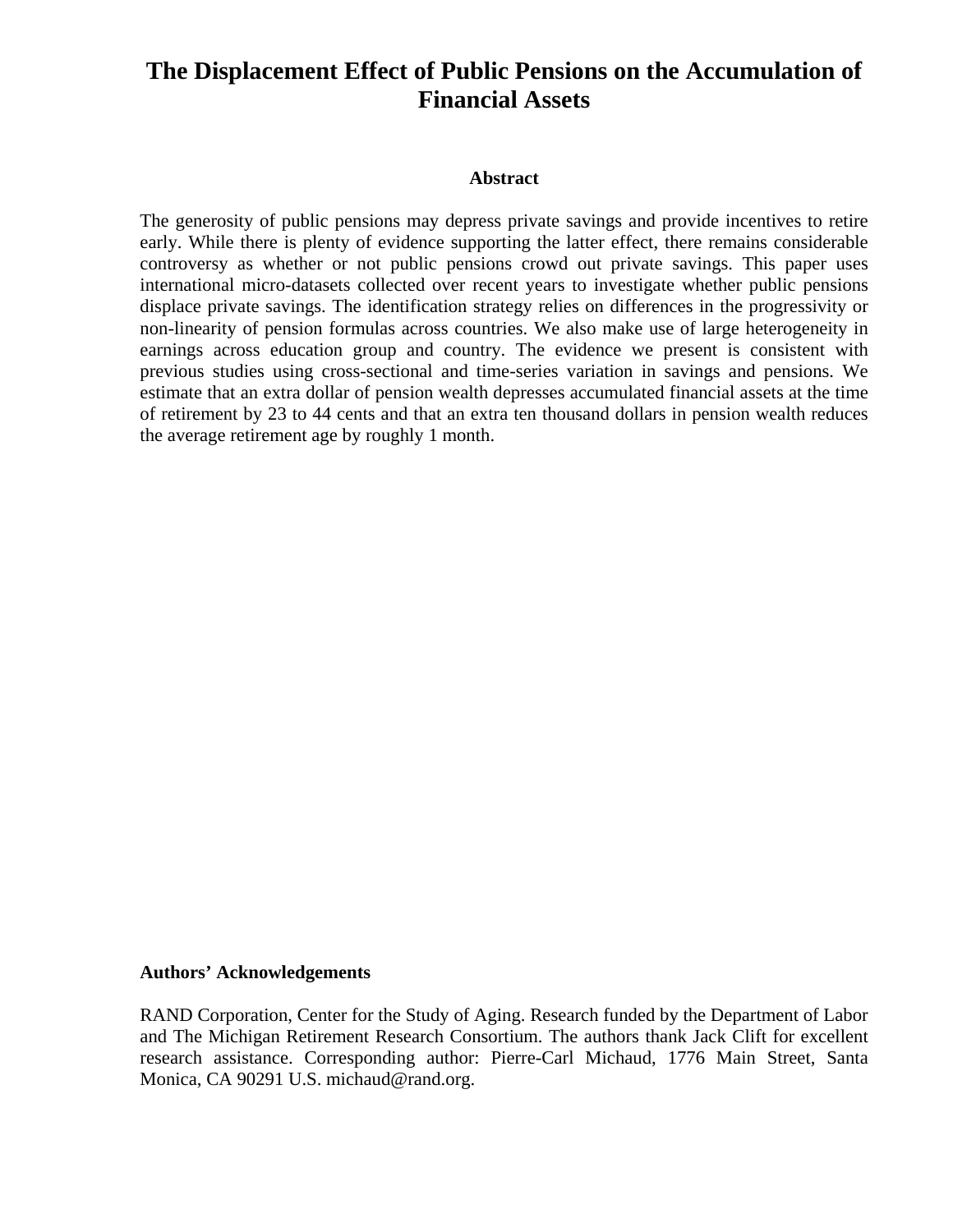# **1. Introduction**

In his seminal article, Feldstein (1974) argues that the generosity of public pensions may affect the amount of private savings held at the time of retirement through two effects: a displacement effect due to the fact that a marginal increase in public benefits will lead to an increased consumption over the entire life-cycle, hence leading to lower private savings; or an early retirement effect due to the increase in lifetime income which may imply larger savings at the time of retirement to finance consumption through retirement. Hence, the effect is ambiguous. Furthermore, although the standard model predicts perfect displacement (one more dollar of pension assets reduces financial assets by one dollar), conditional on a given retirement age, this will generally not hold in more general models with borrowing constraints and uncertainty.

 Feldstein (1974) uses aggregate time series data from the U.S. and reports displacement effect ranging from -30 cent to -50 cent per dollar of pension benefits depending on the specification. Since then, a whole range of estimates has been reported using different identification strategies and measures of non-pension and pension assets. Estimates of the effect of pension wealth on non-pension wealth range from close to zero (Kotlikoff, 1979) to close to negative one (Gale, 1998). The bulk of those studies has been done on U.S. data but there is also international evidence exploiting pension reforms in several European countries. Attanasio and Brugiavini (2003) find evidence of a displacement effect on savings rate following the 1992 pension reform in Italy. Similarly, Attanasio and Rohwedder (2003) analyze pension reforms in the U.S. and also find evidence of a displacement effect. Kapteyn, Alessie and Lusardi (2005) find that cohort differences in accumulated wealth can in part be explained by differences in social

1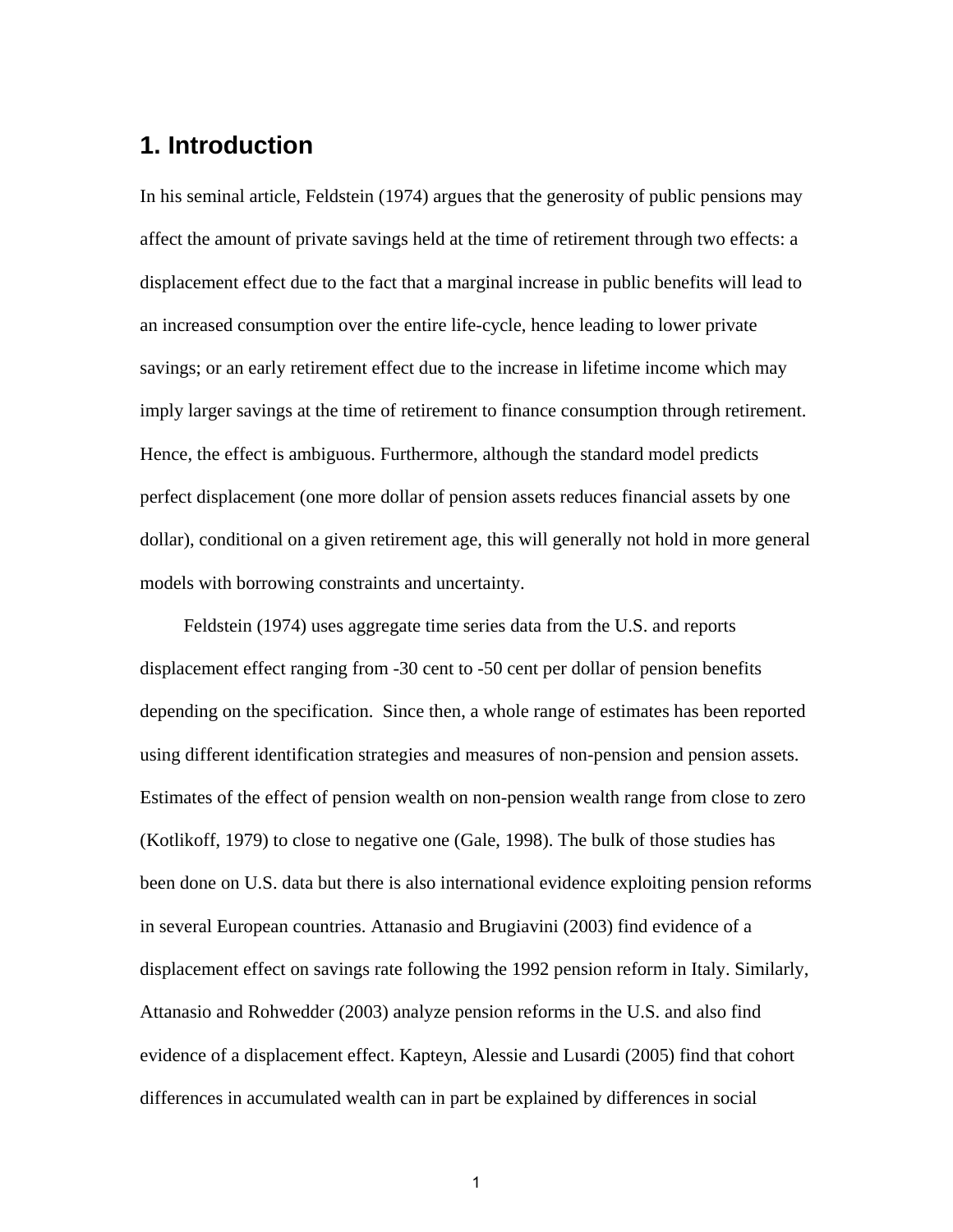security wealth. Some studies have also exploited cross-country differences in assets. Feldstein (1979) uses aggregate data from 12 countries and finds a displacement effect of 37 cents per dollar of pension benefits. Kapteyn and Panis (2005) consider a case study using micro data from three countries (The U.S., the Netherlands and Italy) to show that in countries where public pensions are generous, individuals in general hold less savings.

 In this paper, we present new evidence on the displacement effect of public pensions by using cross-country variation in the generosity and progressivity of pensions. We use micro-datasets from many more countries than those considered in Kapteyn and Panis (2005) to construct income replacement rate and private saving measures by education level and marital status, which are good proxies for lifetime earnings. Our identification strategy exploits within-country differences in replacement rates and accumulated financial assets at the time of retirement. We estimate reduced-form models derived from a standard life-cycle model in order to quantify the displacement effect. We find evidence of a displacement effect of public pensions on accumulated financial assets ranging from 23 to 44 cent for every additional dollar of public pension wealth. We also report a substancial income effect of pension wealth on the retirement age.

 The paper is organized as follows. We first present within a simple theoretical model the factors that affect the displacement and early retirement effect and derive estimable equations that can be used to assess the size of such effects on private savings. We then discuss in Section 3 our empirical strategy. Section 4 reports the results while we conclude in Section 5.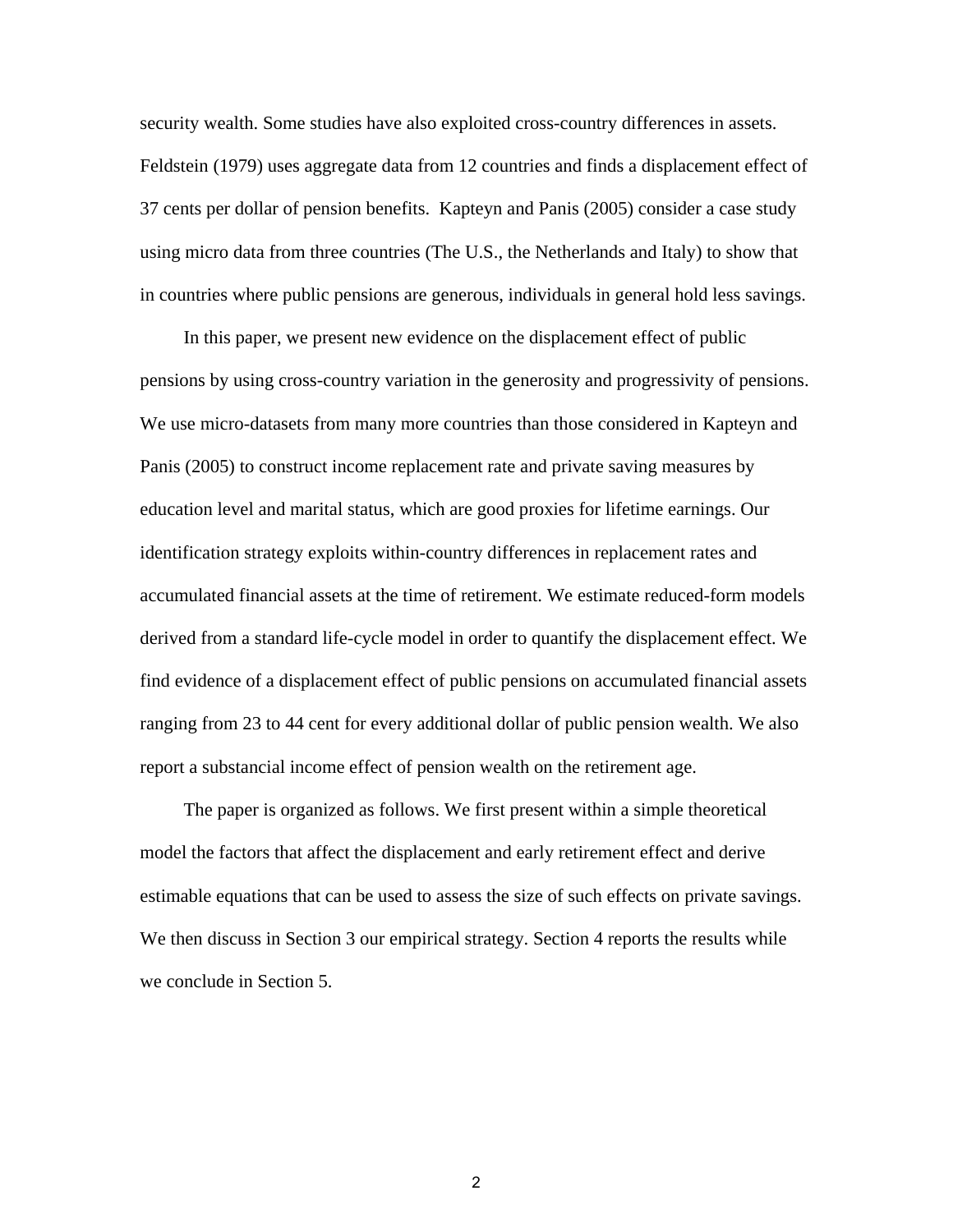# **2. Theoretical Model**

Assume an individual who is making decisions from time  $t = 0$  to  $T$ , regarding consumption  $c<sub>t</sub>$  and work. We assume the work decisions are lumped together such that individuals work from period  $t = 0$  to some time  $t = R$  at which point they retire. For simplicity we assume individuals get constant income  $y_t = y$  while working. Our setup is closest to Gale (1998) and Laitner and Silverman (2007).

The public pension once retired is given by  $b_r(R) = \alpha(R)\phi(y)$ . The term  $\alpha(R)$  is an actuarial factor which adjusts the pension to the retirement (claiming) age and  $\phi(y)$  is the benefit that would be received at normal retirement age. For example, in the United States it is the primary insurance amount (PIA). In most countries, the earnings-related part of the pension function is progressive such that  $\phi'(Y) < 1$ , and  $\alpha'(R) > 0$  such that later retirement is rewarded by higher benefits. Assuming an interest rate, *r* , the present value of pension benefits upon retirement is given by

$$
B(R) = \alpha(R)\phi(y)\int_{0}^{T-R} e^{-rt} dt = \alpha(R)\phi(y)\xi(R).
$$

The present value of benefits at retirement is actuarially fair (does not depend on *R*) if  $\alpha(R)\xi(R) = k$  where k is a scaling parameter. In that case, pension wealth at the time of retirement is  $B(R) = kf(y) = f_k(y)$ .

Now assume the individual derives utility from consumption prior to retirement given by

$$
u(ct) = \frac{ct1-\gamma}{1-\gamma}, \gamma > 0
$$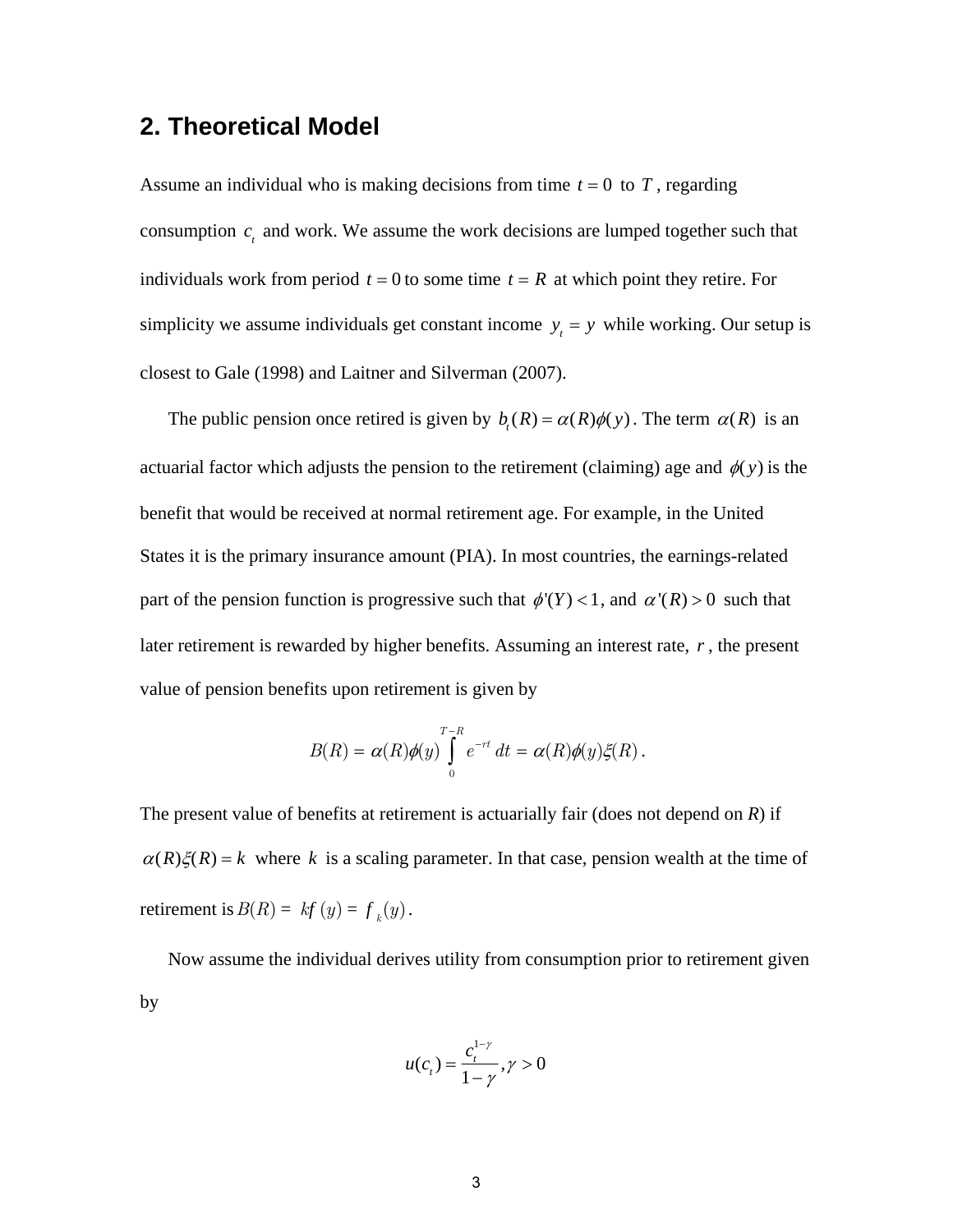and after retirement  $v(c_t) = u(c_t) + \Gamma$ . The parameter  $\gamma$  captures the curvature of the utility function. Our formulation of the utility function implies that consumption and leisure are strongly separable. This simplifies the exposition without altering the main mechanisms. Finally, assume the individual has a discount rate  $\rho$ .

Assuming the individual starts with zero assets,  $a_0=0$  and has to die with non-

negative assets,  $a_r \geq 0$ , he solves the following optimization problem

$$
\max_{R, \{c_s\}_{s=0\ldots R}} \int_{0}^{R} e^{-\rho t} u(c_t) dt + \psi(a_R + B(R), R)
$$
  
s.t. (1)  

$$
\dot{a}_t = r a_t + y_t - c_t, a_0 = 0
$$

The post-retirement indirect utility  $\psi$  in turn is given by solving the maximization problem

$$
\psi(a_R, R) = \max_{\{c_s\}_{s=R,...T}} \int_{R}^{T} e^{-\rho t} v(c_t) dt
$$
  
s.t.  

$$
\dot{a}_t = r a_t - c_t
$$
  

$$
a_R = A + B(R), a_T \ge 0
$$
 (2)

The solution for consumption, given the retirement age, can be directly derived from the first-order conditions to  $(1)$  and  $(2)$ . The solution is given by

$$
\frac{\dot{c}_t}{c_t} = \frac{r - \rho}{\gamma} = \eta, \quad c_0 = \delta[Y(R) + e^{-rR}B(R)]
$$
\n(3)

where  $\delta = \lambda / (e^{\lambda T} - 1)$ ,  $\lambda = \eta - r$ ,  $Y(R) = y \int_0^R e^{-rs} ds$ . Assuming  $\int_0^R e^{-rs} ds$ . Assuming  $r = \rho$  to focus on

pension-induced savings, we see that consumption is constant over the life-cycle: in each period the individual consumes a constant fraction of his life-time income. In that case,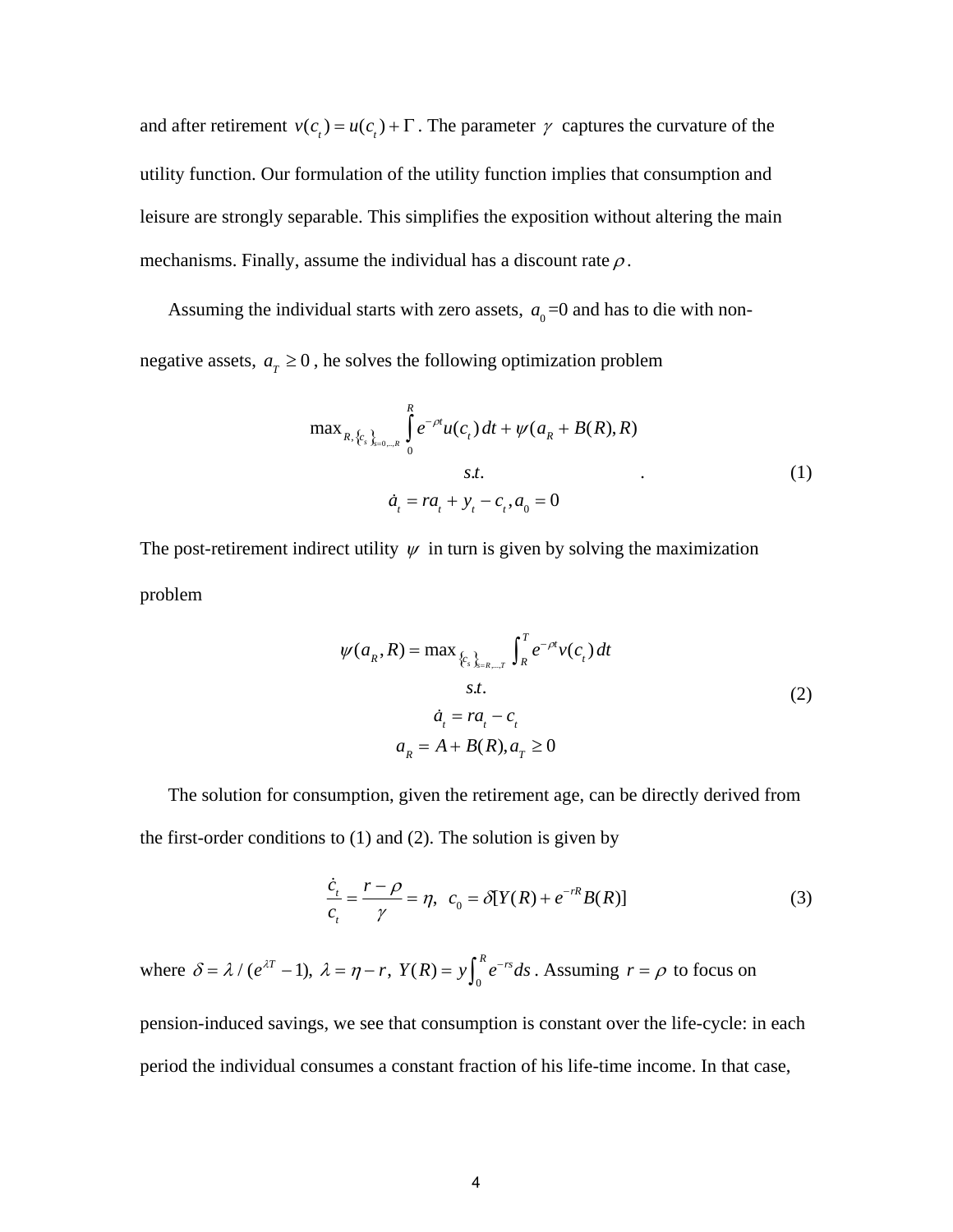the fraction does not depend on preferences. But life-time income may depend on preferences as it is affected by the choice of the retirement age.

The first-order condition for the timing of retirement takes the form

$$
c_R^{-\gamma}[y + B'(R)] = \Gamma \tag{4}
$$

where  $B'$  denotes the derivative with respect to  $R$ . The left-hand side represents the marginal benefit from delayed retirement (additional income converted into utility using the marginal utility of consumption) and the right-hand side represents the marginal cost of leisure foregone by retiring later.

Substituting optimal consumption and taking logs we get

$$
\log[y + B'(R)] - \gamma \log[Y(R) + e^{-rR}B(R)] = \log \Gamma - \log[\delta^*]
$$
\n<sup>(5)</sup>

where  $\delta^* = \delta^{-\gamma}$ . This equation implicitly defines the retirement age. The first term captures the "accrual" effect of postponing retirement: more income directly from earnings, and the accrual in the present value of pension benefits. Gruber and Wise (1999) document this term and find that in most countries there is a penalty to continuing work (i.e.  $B'(R) < 0$ ). The second term on the right-hand side captures the income effect. The income effect increases with the concavity of the utility function.

A closed-form solution to *R* will generally not be possible. Differentiation of (5) with respect to  $\phi$ , which amounts to an increase in the generosity of the pension system, shows that increasing generosity will reduce the retirement age provided B'(R) is either small or negative as is the case in many countries.

The effect of changing the replacement rate on the consumption path can be found analogously. Let  $B(R) = f_k(y)$  for simplicity. Then, differentiating yields,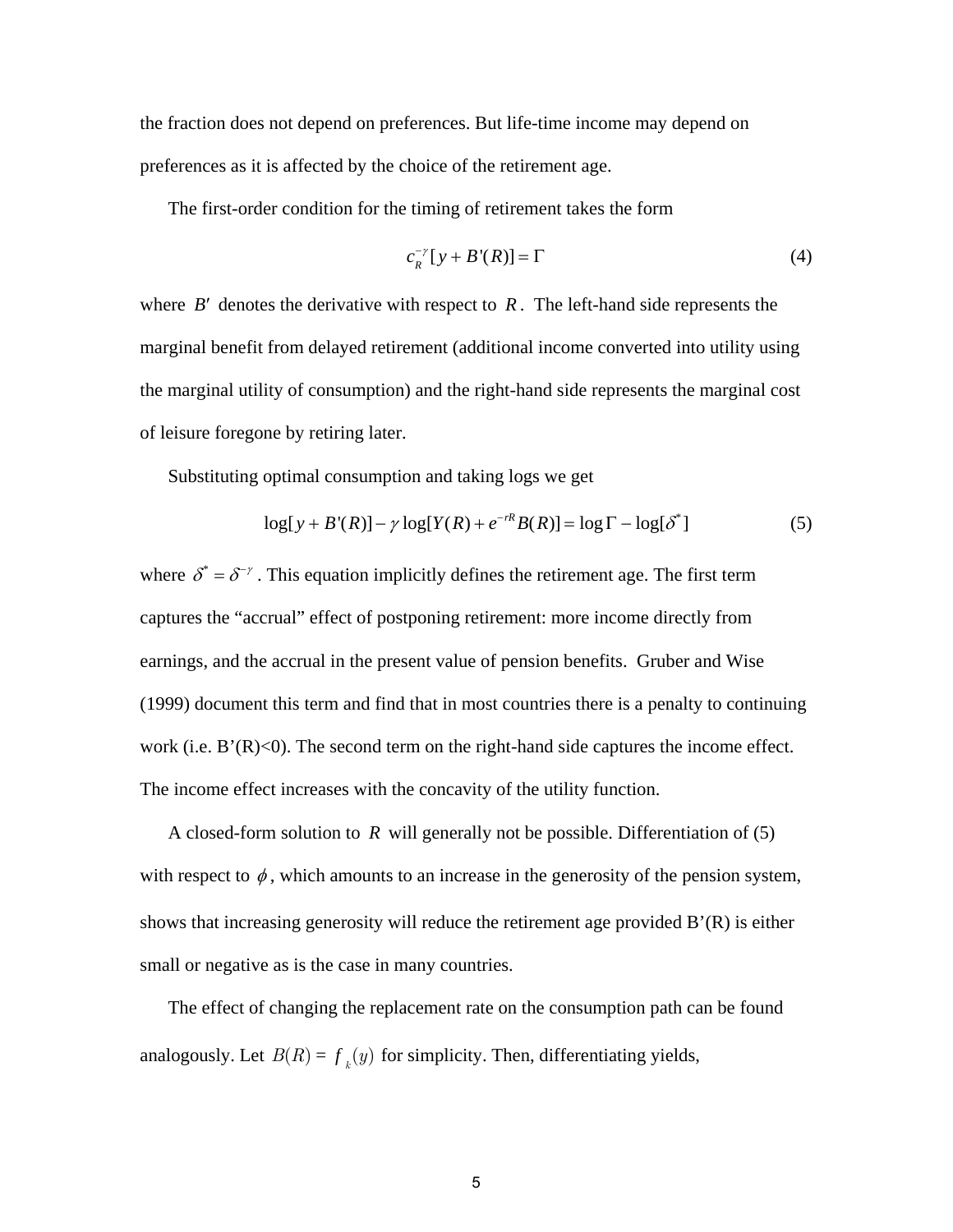$$
\frac{dc_0}{d\phi} = \delta e^{-rR} [\phi_k'(y) + (y - r\phi_k(y)) \frac{dR^*}{d\phi}]
$$
\n(6)

The first term within the brackets represents the displacement effect. The individual can consume the marginal increase in his retirement benefit (discounted) and spread it over the entire life-cycle. Hence savings decrease. However, there is a second effect due to induced earlier retirement. If the income effect is large, the individual will retire earlier which leads to a drop in lifetime income. This is financed by an increase in savings during the working life. The net effect of increasing the replacement rate on savings is therefore unclear and depends on preferences as well as the extent to which pensions replace earnings.

# **3. Empirical Strategy**

To derive testable implications it is first useful to rewrite the solution in terms of assets. Assets around the time of retirement, say  $t = R$ , is:

$$
a_R = yp(r, R) - c_0 p(l, R) \tag{7}
$$

where  $p(s,t) = e^{st} \frac{e^{-st} - 1}{s}$ . Substituting the solution for initial consumption we obtain

$$
a_{R} = (1 - q(l, R))yp(r, R) - q(l, R)e^{-rR}f_{k}(y)
$$
\n(8)

where  $q(l, t) = \frac{e^{l \cdot t} - 1}{l \cdot r}$  $e^{iT} - 1$ . Equation (8) implies that, provided one knows l, regressing

assets on adjusted pension wealth should yield a coefficient of negative one, i.e. perfect displacement. Gale (1998) shows that omitting the adjustment factor  $q(l, R)$  affects the estimate of the displacement effect. Since  $q(l, R)$  is between zero and one, using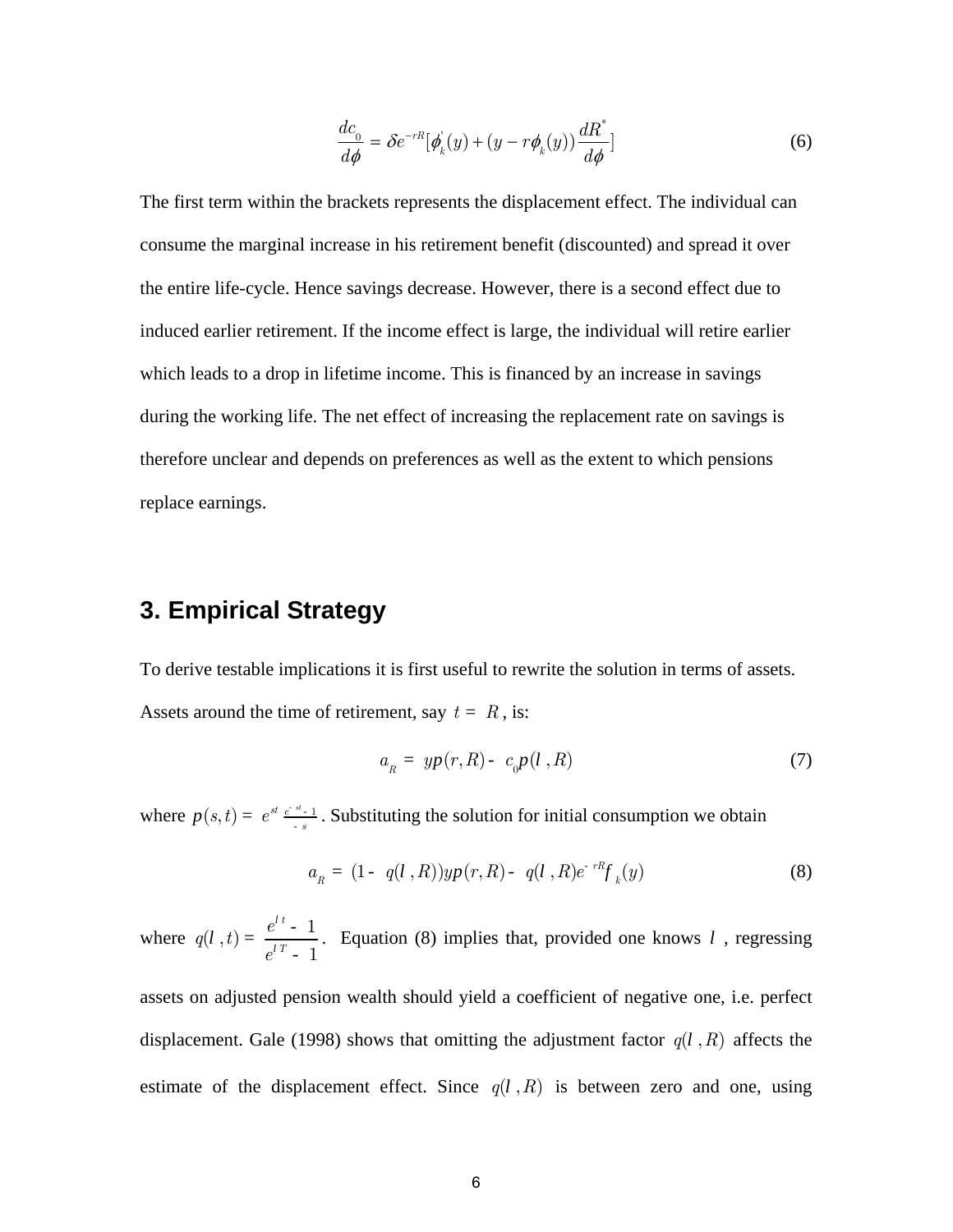uncorrected pension wealth leads to an attenuation bias towards zero. Even if the true displacement effect is not one, for example due to capital market imperfections, Gale shows that adjustment is still necessary in order to interpret correctly the offset effect. Attanasio and Rohwedder (2003) make a similar point when looking at the effect of pension reform on savings. With a discount factor of 3%, life expectancy of 80, start age of 20, retirement age of 60, this factor *q* is 0.93. Obviously it is larger at younger ages *t*. An alternative specification involves dividing both sides of (8) by earnings, yielding a simple bivariate relationship

$$
\frac{a_R}{yp(r,R)} = a(l,R) - q(l,R) \frac{e^{-rR}kf(y)}{yp(r,R)}
$$
\n(9)

The left hand-side is the ratio of assets to lifetime earnings. The right hand side is the adjusted ratio of pension wealth to lifetime earnings.

First assume we have access to cross-sectional data at the time of retirement where we observe  $z_i = (y_i, a_i, R_i)$ ,  $i = 1,...,N$  and can compute the quantities

 $A = a_R / yp(r, R)$ ,  $REP = q(-r, R) \frac{e^{-rR}M(r)}{wp(r, R)}$  $yp(r,R)$  $\frac{rR_{kf}(y)}{p(r,R)}$  assuming  $r = r$  so that  $l = -r$ . Then the

following regression

$$
A_i = \alpha_0 + \alpha_1 R E P_i + \varepsilon_i, \quad i = 1, \dots, N \tag{10}
$$

should yield a coefficient estimate of  $a_1 = -1$  if the model is correctly specified and  $l = -r$ . In practice, studies focusing on cross-sectional variation within a country identify the effect from covariation in  $z_i$  but not in  $f(.)$ . The covariation in  $z_i$  is problematic if there is for example unobserved heterogeneity in tastes for leisure and consumption. An alternative source of identification is available if data from multiple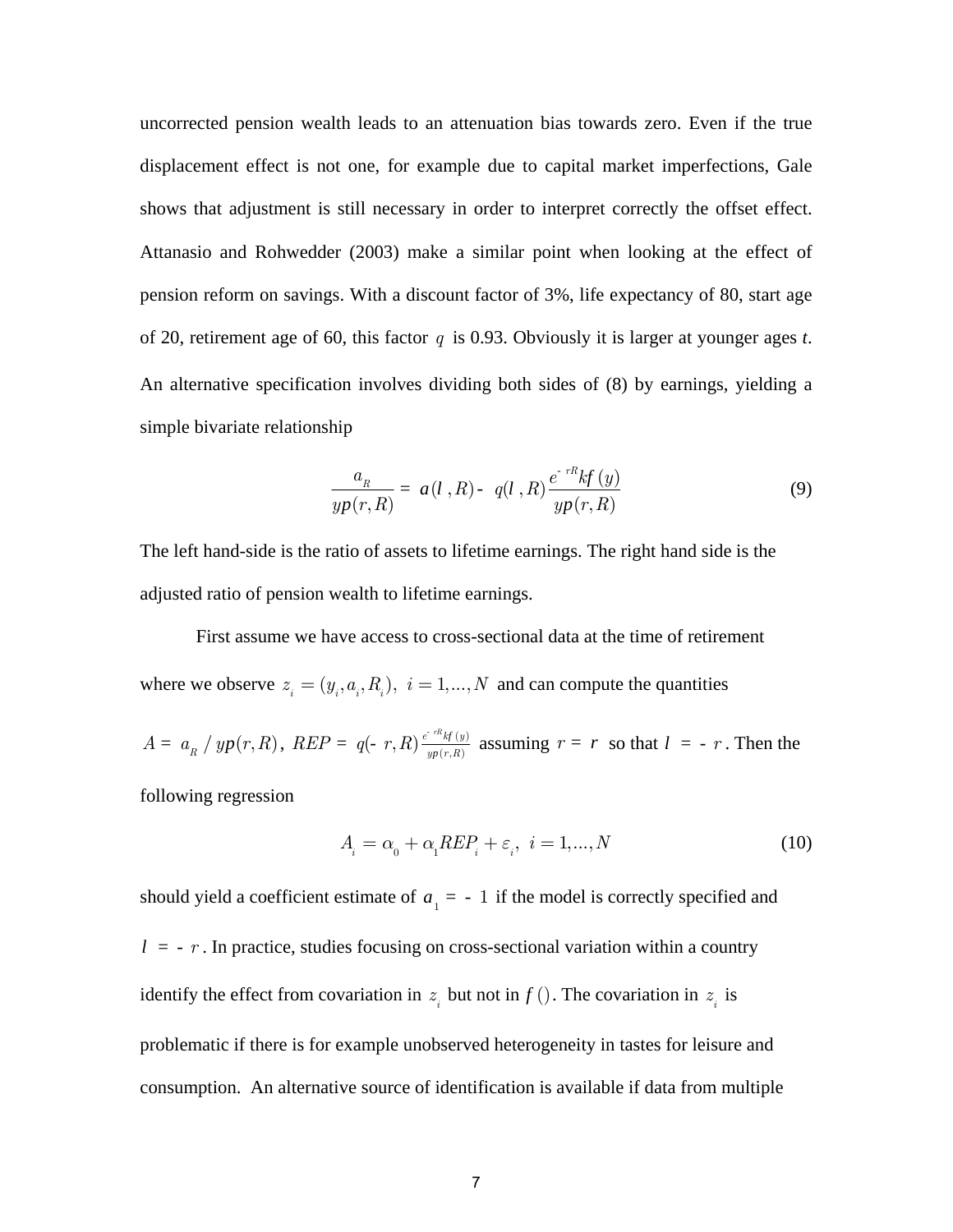countries are available. In that case variation across countries in *REP* could help identify  $a_1$ . Following Feldstein (1979), one could run a cross-country regression of the form

$$
A_c = \alpha_0 + \alpha_1 R E P_c + \varepsilon_c, \quad c = 1, \dots, C \tag{11}
$$

This strategy deals with unobserved heterogeneity across individuals; other-country differences might explain the cross-country differences in replacement rate and asset-toincome ratio.

Another possibility is to pool cross-sectional observations across countries. This strategy exploits similarities across individuals in different countries in terms of tastes, leisure, and economic opportunities. One possibility is to group individuals by education level and marital status. This allows us to restrict the source of variation used to identify  $a_1$  to within-country and group differences in *A* and *REP*. We estimate the following specification

$$
A_{i,c} = a_{0,c} + a_{0,i} + a_1 R E P_{i,c} + e_{i,c}, i = 1,..., N, c = 1...,C
$$
 (12)

where both group and country fixed effects are included. The key identifying assumption is that differences in unobserved tastes across groups are the same across countries. Assuming that *k*,*R* are the same across countries, the key source of variation in replacement rates is given by deviation in  $f(y)/y$  from their country mean and group means. If replacement rates do not depend on earnings, there will be no variation in replacement rates in response to deviation from their country or group means. Hence, progressivity is crucial.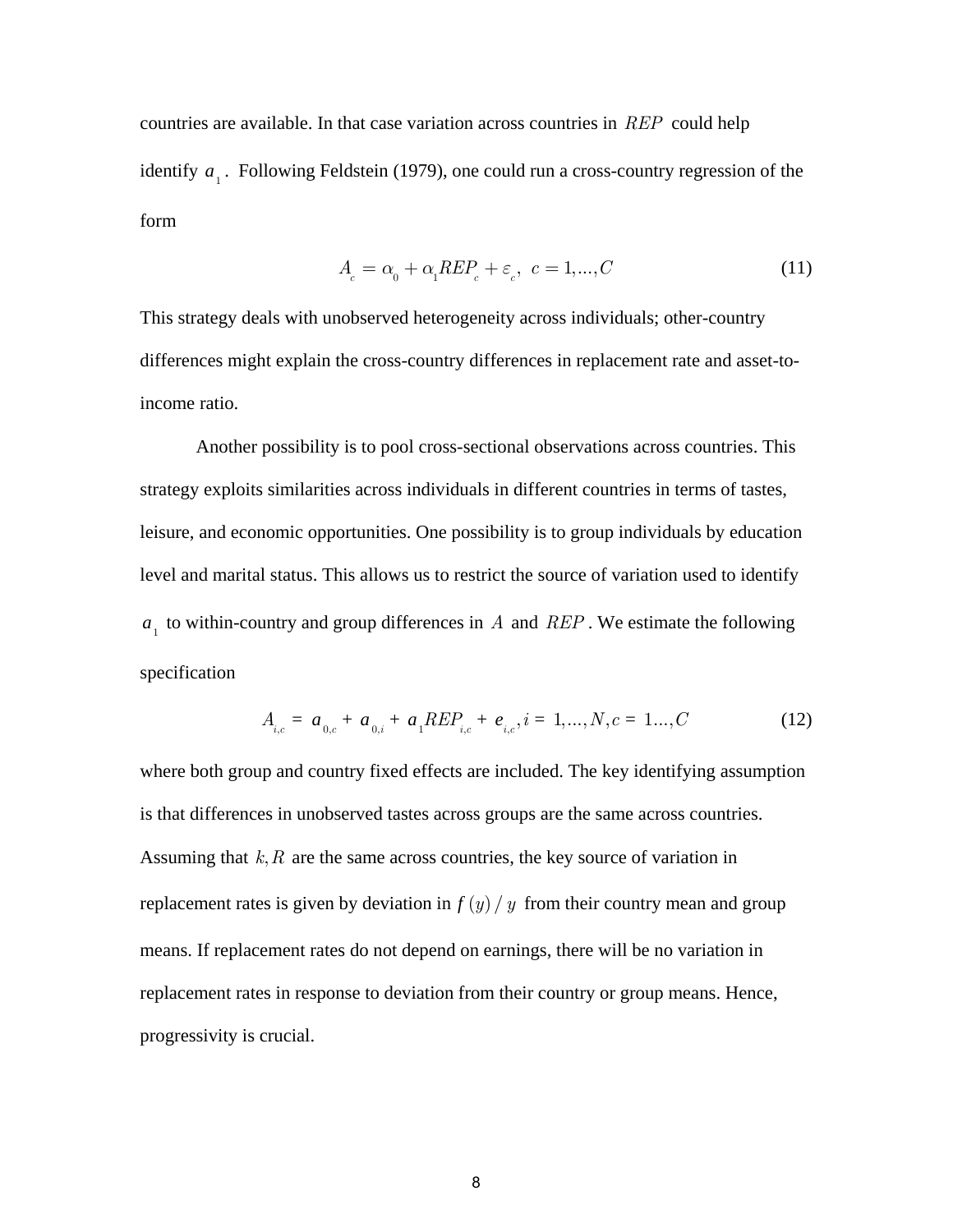Estimation of the asset equation above effectively controls for the retirement age since we substituted the solution for optimal consumption conditional on the retirement age. In that sense it allows us to estimate the partial displacement effect. However, the net effect depends on the magnitude of the income effect of pensions on retirement age. We also estimate the income effect by following a similar retirement strategy. In particular, we use the following specification:

$$
RET_{i,c} = b_{0,i} + b_{0,c} + b_1 SSW_{i,c} + b_2 y + u_{i,c}, i = 1,...,N, c = 1,...,C
$$
 (13)

where  $RET_{i,c}$  is the average retirement age for cell (*i,c*) and  $SSW_{i,c} = kf_c(y_{i,c})$ . Of course,  $b_1$  is a mix of income and substitution effect, in particular when estimated using ex-post social security wealth. If social security wealth depends on the retirement age ( *k* varies with age) then the coefficient  $b<sub>1</sub>$  should be biased upwards.

## **3.1. Data Sources**

We use data from a combination of micro-data sources to implement our empirical strategy. To merge these data sources together, we aggregated data by cells defined by education level and marital status (defining observations *i*). We used three education categories as defined by the ISCED classification (primary, secondary, and tertiary) and two marital status categories (married/partner, single). The rationale for using those characteristics is that education level and marital status are powerful measures of lifetime earnings. Variation in lifetime earnings ultimately allow us to exploit cross-country differences in the progressivity of pension formulas. Furthermore, we use net rather than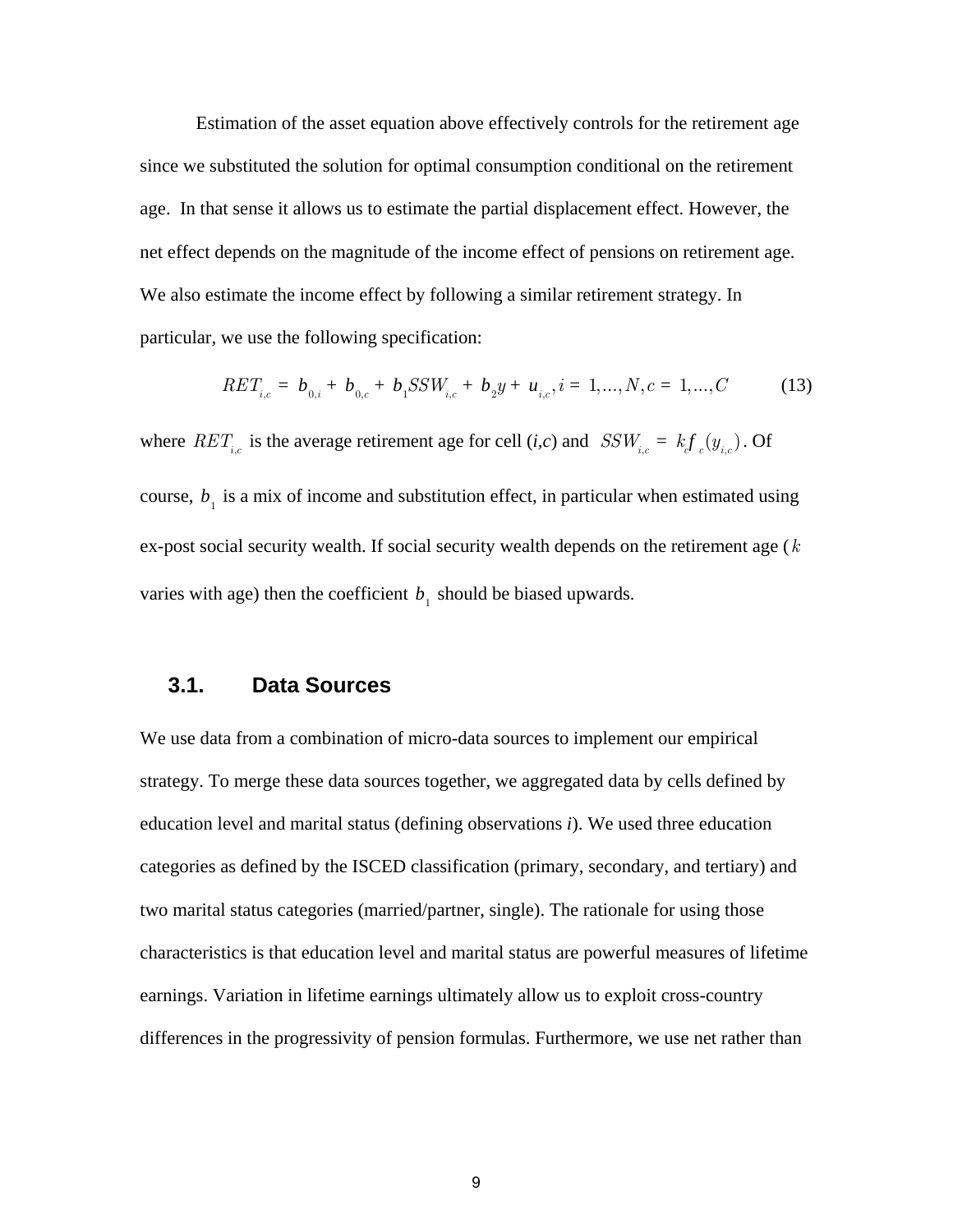gross measures because additional variation is created through differences in the progressivity of the income tax function across countries.

We aggregate data on assets and retirement ages from aging surveys in 12 countries covering the age 50+ population: the Health and Retirement Study (HRS), the English Longitudinal Study of Ageing (ELSA) and the Survey of Health, Ageing and Retirement in Europe (SHARE) which cover 10 continental European countries (Austria, Belgium, Denmark, France, Greece, Germany, Italy, Netherlands, Spain, and Sweden). We use data collected in the 2004 wave of each survey (wave 7 of HRS, wave 2 of ELSA, and wave 1 of SHARE). The sample includes retired males aged 65 to 75. By that age, most males have retired and thus provide an adequate sample to measure assets and retirement age  $(a<sub>R</sub>, R)$ .

We computed a measure of median financial assets,  $\boldsymbol{a}_{\boldsymbol{R}}$  , comparable across countries. The data appendix gives details on the construction of the variable. Financial assets such as savings, stocks, and retirement accounts are relatively liquid and one would expect the displacement effect to operate for those in particular. Other assets, most notably housing, are much less liquid, and participation in the housing market likely differs across countries and groups for reasons other than the generosity of pensions. Some studies have argued against using narrow definitions of wealth in cross-sectional regressions (e.g. Gale, 1998). They find larger effects with more inclusive measures. However, it is not clear why estimates are larger with more inclusive measures. It depends on whether different types of assets have different degree of substitutability with pension wealth. We constructed the retirement age, *R* , using self-reports from HRS, ELSA, and SHARE. For SHARE, no direct question asked about the retirement age, but a

10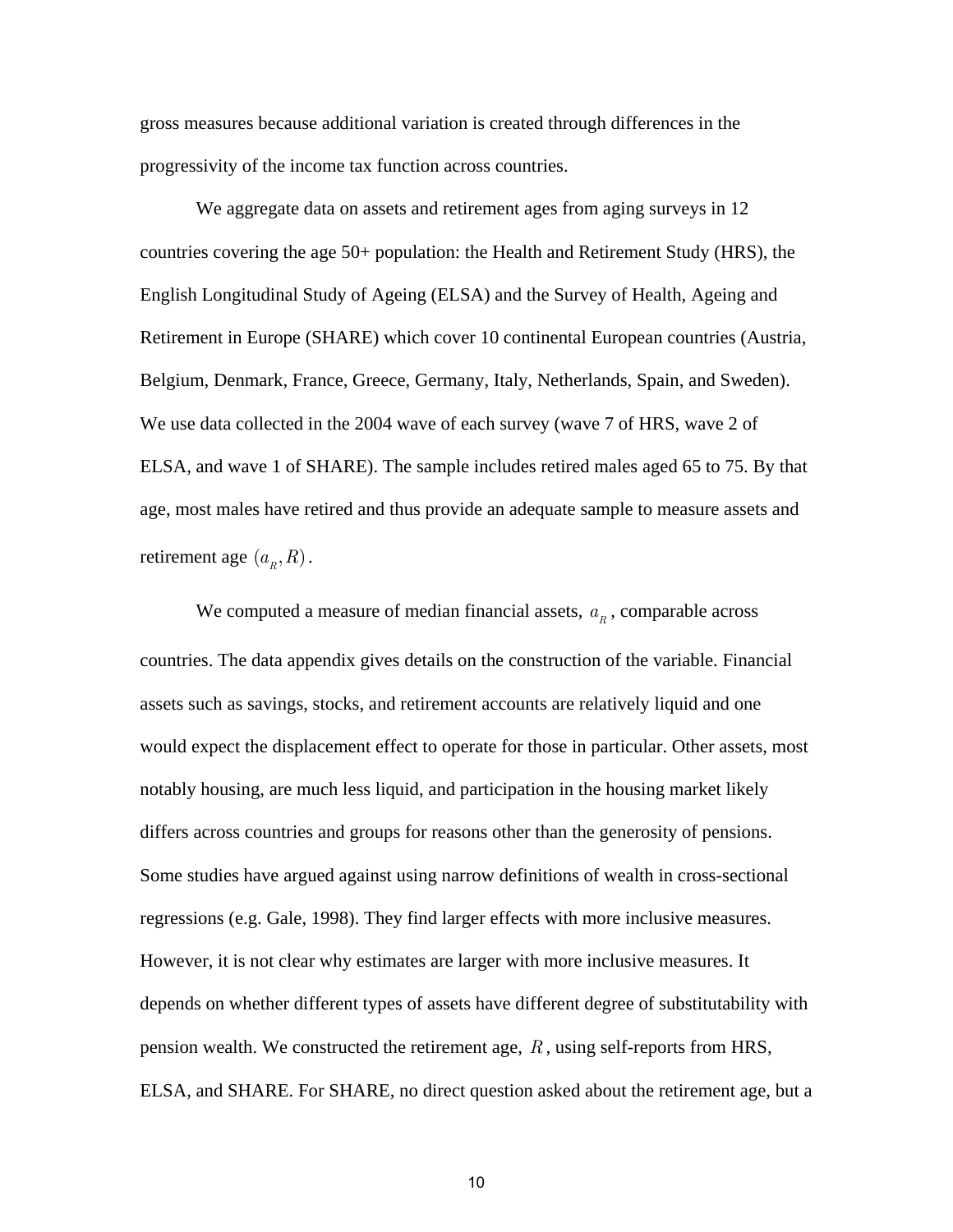question asks about the date when the last job ended. We used this question to construct the retirement age.

The aging surveys we use have limited measures of lifetime earnings. Hence, we constructed pre-retirement net earnings from longitudinal surveys in the same set of countries. For the U.S., we used the 1994 to 1997 Panel Study of Income Dynamics (PSID), while for European countries, we use the 1994 to 1997 waves of the European Community Household Panel (ECHP) for European countries. We used net individual and household earnings and top-coded the 99th percentile of each cell. The ECHP asks directly for net household and individual annual earnings. The PSID asks only about gross household and individual annual earnings. We used the OECD tax calculator to compute net earnings. We used average earnings from age 25 to 55 as a measure of permanent earnings, *y* . We constructed the lifetime measure of earnings using an interest rate of 0.03, a start age of 20, and the average retirement age within each cell.

Aging surveys ask retired individuals about their current gross pension benefits. However, in some countries benefits are more often cashed out rather than annuitized, and it is not clear how to compute net benefits from the gross amount reported. Instead, we used data from the OECD on net replacement rates as a function of relative net average lifetime earnings. The OECD calculates these net replacement rates, defined as net benefit divided by net average lifetime earnings. We obtained a complete mapping for each country. These replacement rates are calculated on an individual basis and do not include spouse benefits. We used net earnings computed from the ECHP and PSID to map a replacement rate to each spouse and compute household net pension benefits, *f* (*y*).

11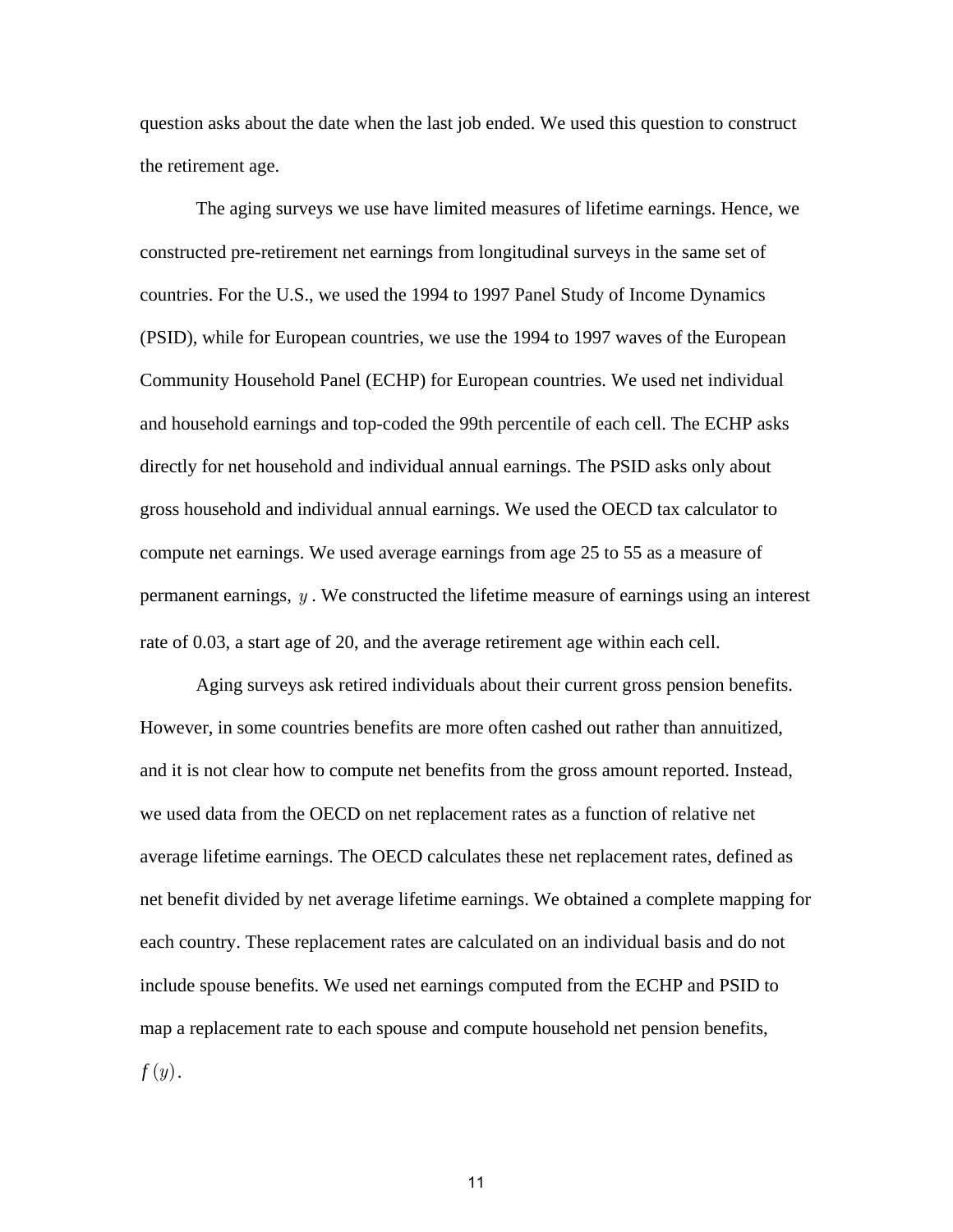We computed pension wealth assuming a discount factor of 3% and using country and gender specific survival probabilities. We used mortality rates from the Human Mortality Database for the year 2004 (www.mortality.org). This formed our estimate of *k*. Pension wealth was then defined as  $SSW = kf(y)$ . The factor  $q(-r, R)$  was estimated using the average retirement age in each cell, a discount rate of 3% and *T* equal to life expectancy as of age 20 (roughly 56-60 years). The estimated factor ranges from 0.91 to 0.96. The remaining variables *A* and *REP* were constructed by dividing each quantities by lifetime earnings. Table 1 gives descriptive statistics by country on the main variables used to derive *A* and *REP* .

 We use the number of observations in each cell to weight observations in the regressions. This was done to reflect the uncertainty in the cell estimates for those with few observations. We discard cells with fewer than 5 observations. The point estimates were generally robust to the cut-off used but slightly more dependent on whether we weighted or not. The HRS and ELSA have much larger samples than other surveys, which tended to increase the influence of these cells relative to smaller cells representing some European countries (particularly among the highly educated and the unmarried). The results were however robust to scaling U.S. and England counts back to the average cell size among other European countries.

# **4. Results**

We first present evidence that OECD net replacement rates reveal substantial differences in progressivity. In Figure 1 we present net replacement rates, defined as net pension benefits divided by annual net earnings  $f(y)/y$ , as a function of relative annual earnings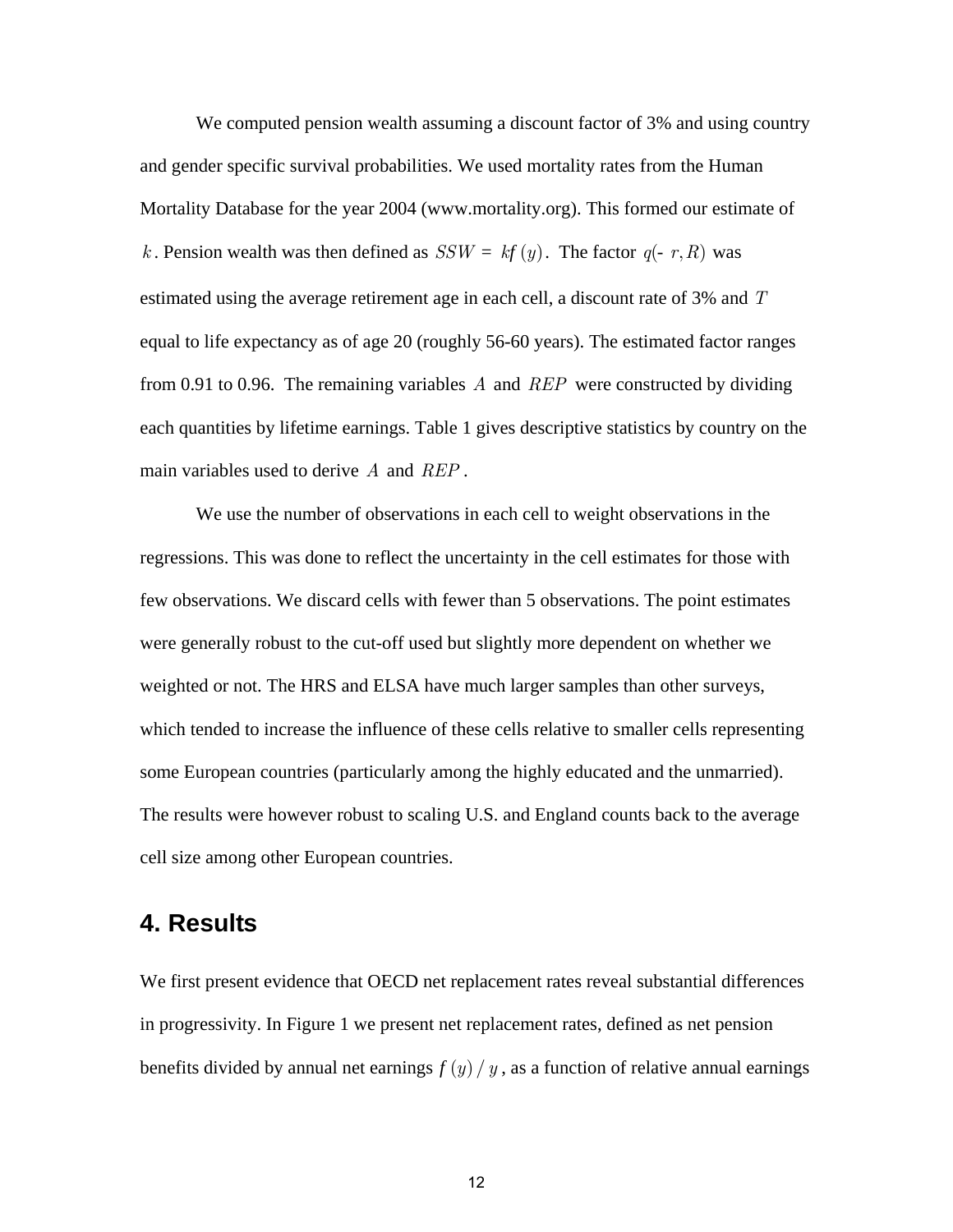*y* for 12 OECD countries (OECD Pension at a Glance, 2005). In general, replacement rates decline with earnings, reflecting progressivity but the degree of progressivity is also quite different across countries. This is crucial to the identification strategy in equation (9).

### **4.1. Assets**

We estimate three different regressions of *A* and *REP* . First, we aggregate up at the country level and perform a country-level regression. This is quite similar to the crosscountry regressions done by Feldstein (1977, 1978) although it uses age-group-specific asset (those age 65-75) and earnings information (from age 25-55 in 1994). Figure 2 plots the estimates of *A* and *REP* for each country in the analysis along with a regression line. A negative relationship is clearly visible and the regression estimate reported in column 1 of Table 2 suggest an estimate of  $\hat{a}_1 = -0.245$  [t=1.85]. Using a similar strategy, Feldstein (1977) reports an estimate of -0.37 which is fairly close given the uncertainty in regressions with 12 observations.

 We then estimate a pooled regression where we include education and marital status fixed effects but no country fixed effects. This is more akin to empirical specifications using cross-sectional variation in earnings although it also uses variation in replacement rates across countries. Column 2 of Table 2 reports the results. The estimate is now  $\hat{a}_1 = -0.228$  [t=2.88]. Hence, the estimate is fairly robust to using the crosscountry vs. cross-sectional variation. However, both these strategies make important assumptions about the presence of unobserved differences across countries and groups. The last column of Table 2 reports estimates of equation 9 with both country and group

13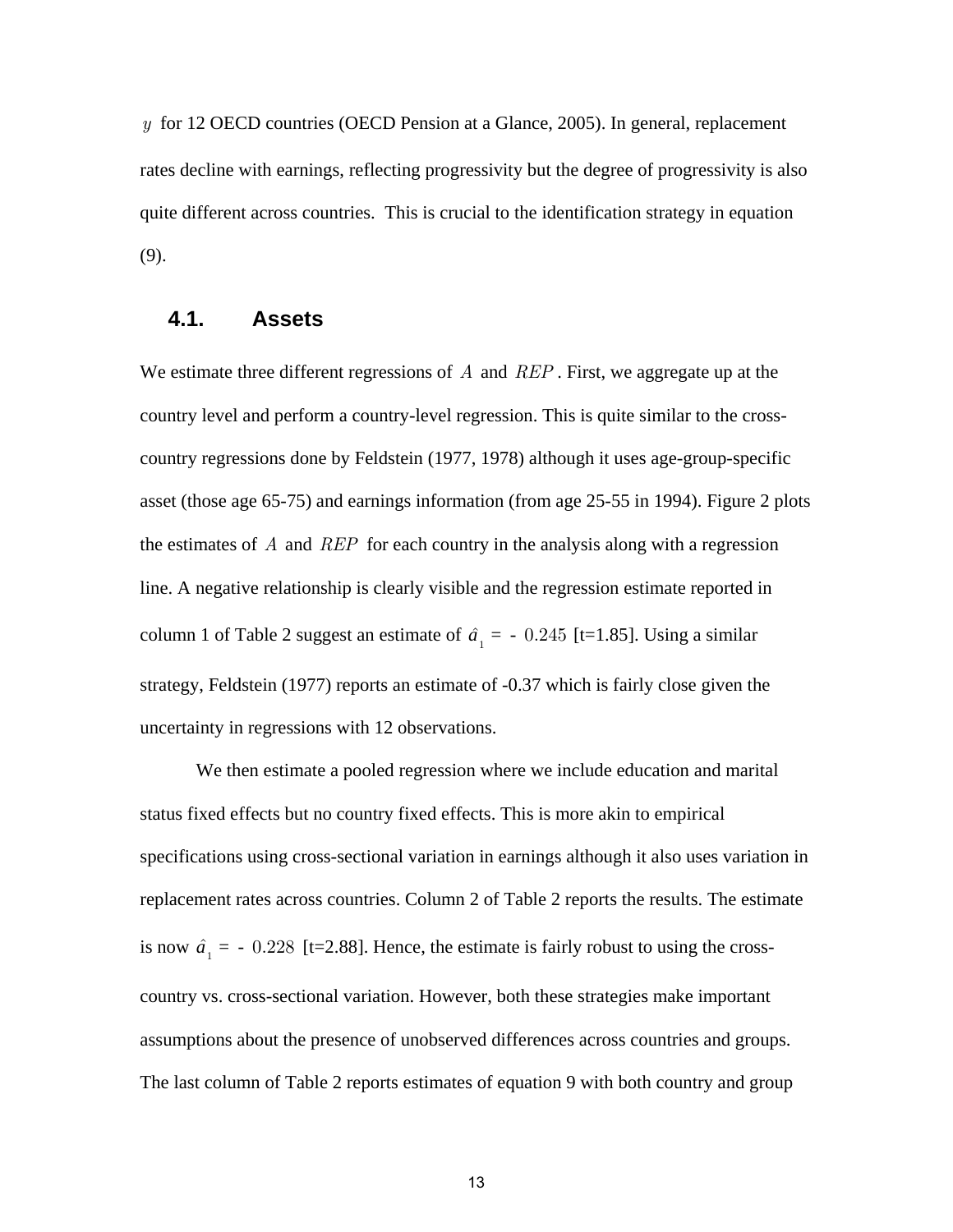fixed effects. These estimates rely primarly on differences in the progressivity of the pension benefit formula across countries. The estimate of the displacement effect is  $\hat{a}_1$  = - 0.44 [t=2.16]. For each dollar increase in pension wealth, this estimate suggests that financial wealth decreases by roughly 44 cents. This is substantially larger than the estimates in the first two columns of Table 2. In Figure 3, we check whether the effect identified is due to any particular outlier. To accomplish this we first regress both lefthand side (asset to income ratio) and right-hand side (replacement rate) on country and cell specific fixed effects. We then take the residuals from those regressions. Due to properties of least-squares, regressing the asset residual on the replacement rate residual yields the same estimate of  $\alpha$ <sub>1</sub>. We plot those residuals in Figure 3 along with the regression line. We also include an indication of the size of each cell. The larger the "bubble" around a cell, the larger is the number of observations used in the cell. One can see that the results are not driven by any particular observations. Rather, there is a very clear negative relationship between these residuals. Overall, using different identification strategies, we estimate an effect ranging from -23 to -44 cents per additional dollar of pension wealth.

# **4.2. Retirement Age**

In Table 3, we present regression results for the effect of pension wealth on retirement. The first column uses country-level observations as in Table 2. The point estimate is - -0.006 but fairly imprecisely estimated (t=0.6). In the second column, we pool cells from all countries and obtain a similar estimate, -0.007 but now statistically significant at the 5% level (t=2.05). Finally, the last column of Table 3 reports estimates with country and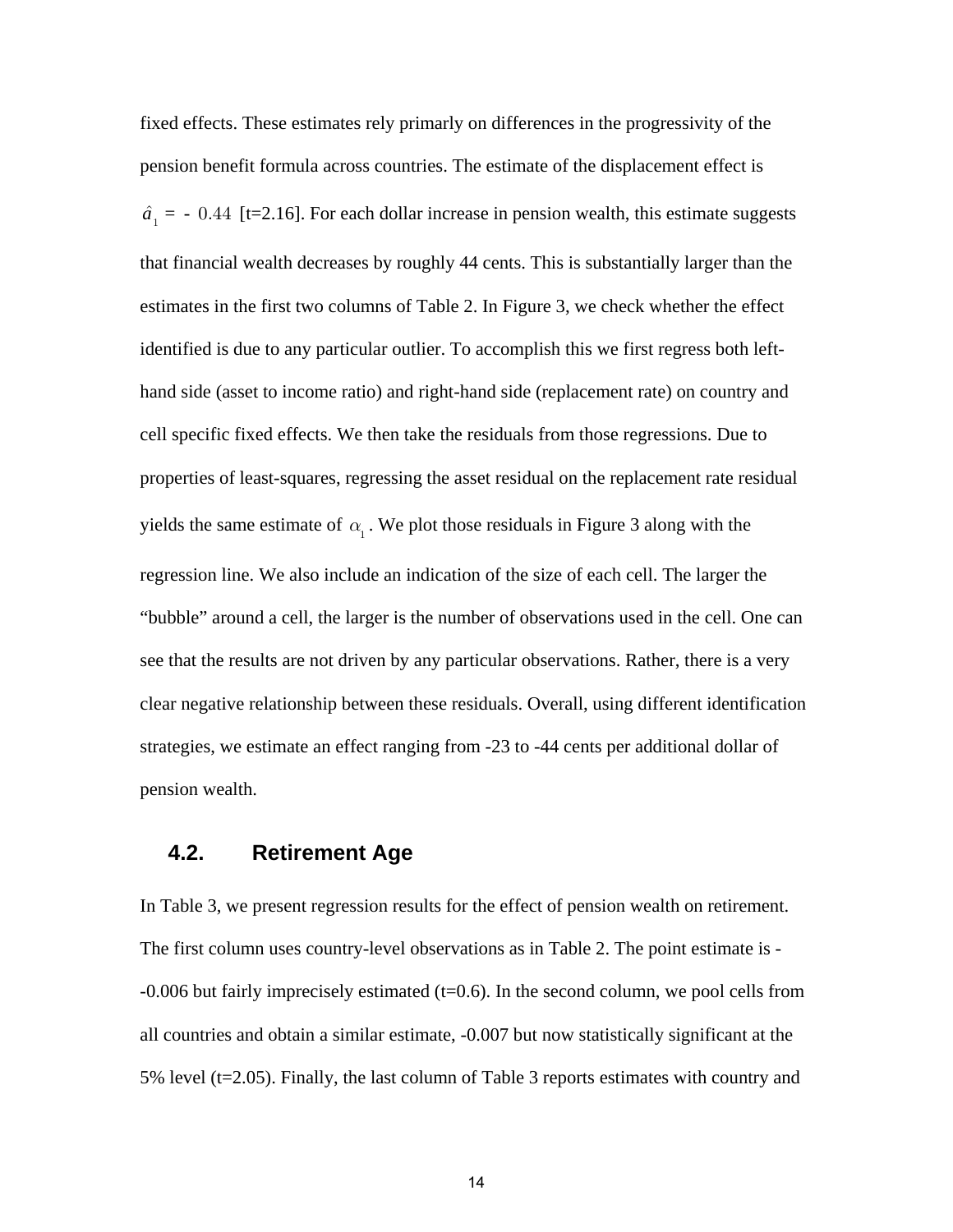group fixed effects. The estimate is somewhat larger (-0.011) and still precisely estimated  $(t=3.24)$ . Figure 4 shows that this is not due to any particular outlier. This suggests a substantially large income effect. For a ten thousand dollar change in pension wealth, the retirement age decreases by roughly one month. Take two countries with vastly different generosity of public pensions, the Netherlands and England. Our estimate of mean pension wealth in the Netherlands is \$317.6 thousand while it is \$222.2 thousand in England. The Dutch retire earlier than their British counterparts: the average retirement age is 59.1 in the Netherlands compared to 61.2 in England. The effect from the third specification in Table 3 yields a predicted difference of 1.06 years while the actual difference in 2.1 years. Hence, this would explain 50% of the gap in the retirement age between the two countries. Overall, this suggests that the early retirement effect is also important.

# **5. Conclusion**

This paper provides novel evidence on the displacement and early retirement effects of public pensions using both cross-country and within-country variation in the generosity of public pensions. Earlier evidence either relied on within-country variation across individuals or over time, or on aggregate cross-country data. Our estimates suggest a displacement effect of roughly -25 to -45 cents of financial assets for every additional dollar of pension wealth and an early retirement effect of approximately 1 month for every additional \$10,000 in pension wealth. These estimates provide new evidence which confirms that public pensions likely depress asset accumulation, although by less than what the standard life cycle theory predicts. There are many reasons why this offset is

15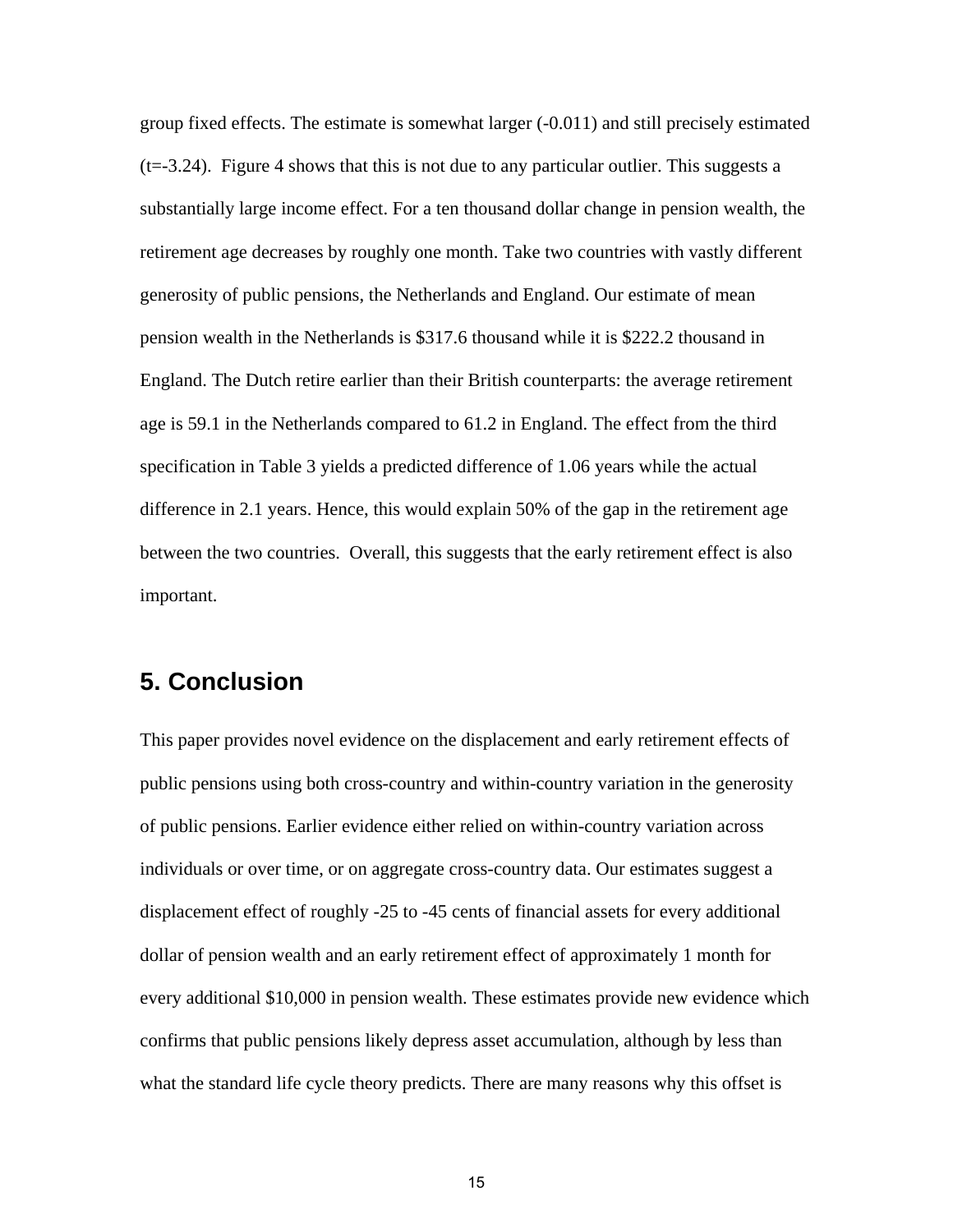imperfect but little research has examined those in detail. One interesting avenue for further research is to exploit other institutional differences across countries, such as the degree of borrowing constraints and labor market regulations, to enrich our understanding of the reasons behind the imperfect displacement effect. Our modeling of retirement and saving decisions was simple for reasons of tractability and because of data limitations. But with additional waves of aging surveys, and retrospective life histories, one important avenue for further research is to enrich structural models of life cycle decision making with variation in institutions across countries.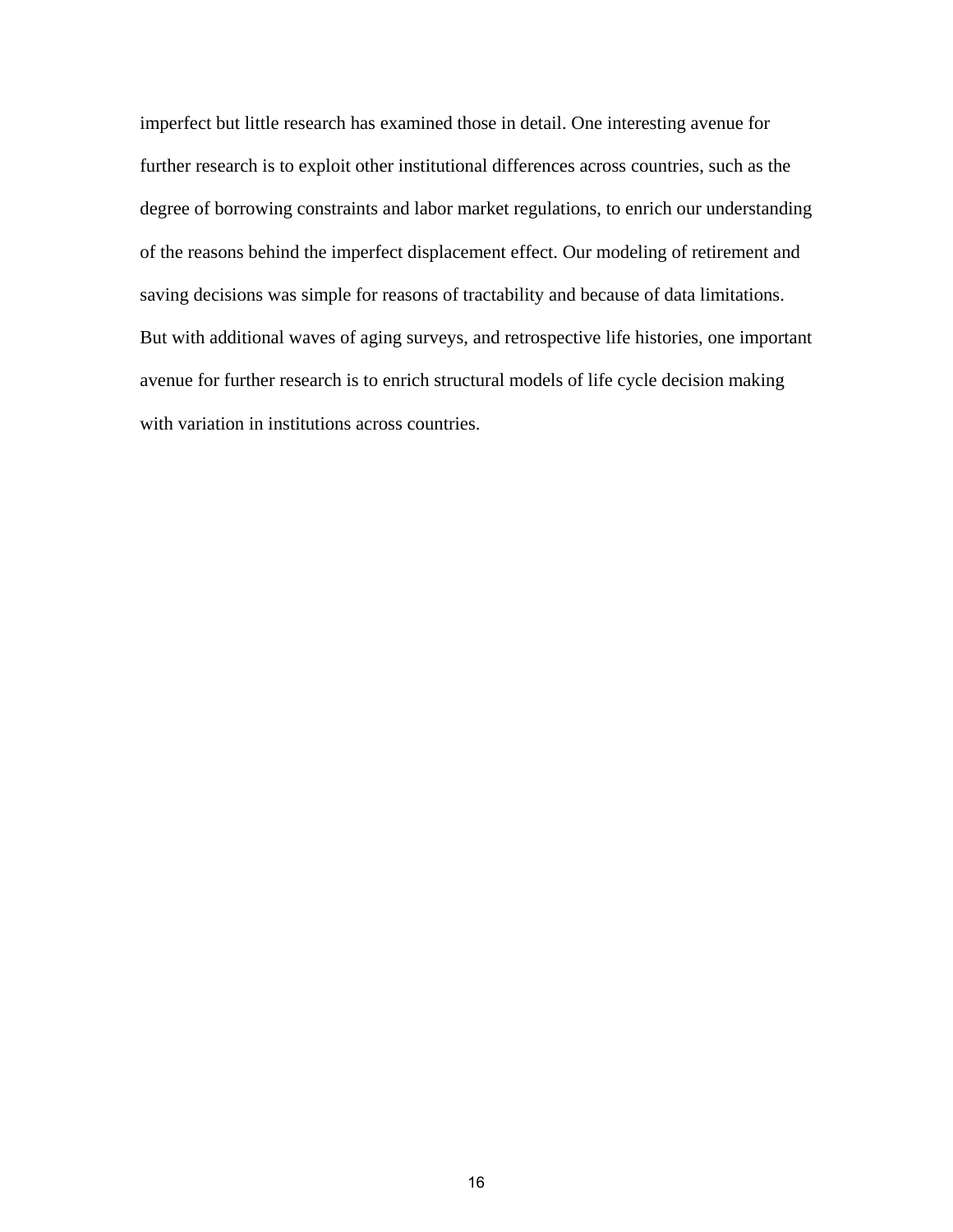# **References**

Attanasio, O. and A. Brugiavini (2003): "Social Security and Households' Saving", *The Quaterly Journal of Economics*, 118:3, pp. 1075-1119.

Attanasio, O. and S. Rohwedder (2003): "Pension Wealth and Household Saving: Evidence from Pension Reforms in the United Kingdom", *American Economic Review*, 1499-1522.

Feldstein, M. (1974): "Social Security, Induced Retirement and Aggregate Capital Accumulation", *Journal of Political Economy*, 82:5, pp. 905-926.

Feldstein, M. (1979): "International Differences in Social Security and Saving", NBER Working Paper 355.

Gale, W. (1998): "The Effects of Pensions on Household Wealth: A Reevaluation of Theory and Evidence", *Journal of Political Economy*, 106:4, pp. 706-722.

Kapteyn, A., R. Alessie and A. Lusardi (2005): "Explaining the Wealth Holdings of Different Cohorts: Productivity Growth and Social Security", *European Economic Review*, 49, pp. 1361-1391.

Kapteyn, A. and S. Panis (2005): "Institutions and Saving for Retirement: Comparing the United States, Italy, and The Netherlands", in D.A. Wise (ed.) *Analyses in the Economics of Aging,* University of Chicago Press, pp.281-312.

Kotlikoff, L. (1979): "Testing the Theory of Social Security and Life Cycle Accumulation", *American Economic Review*, 69:3, pp. 396-410.

Laitner, J. and D. Silverman (2007): "Life-Cycle Models: Lifetime Earnings and the Timing of Retirement", Michigan Retirement Research Center working paper 165.

OECD (2005): "Pensions at a Glance", Paris.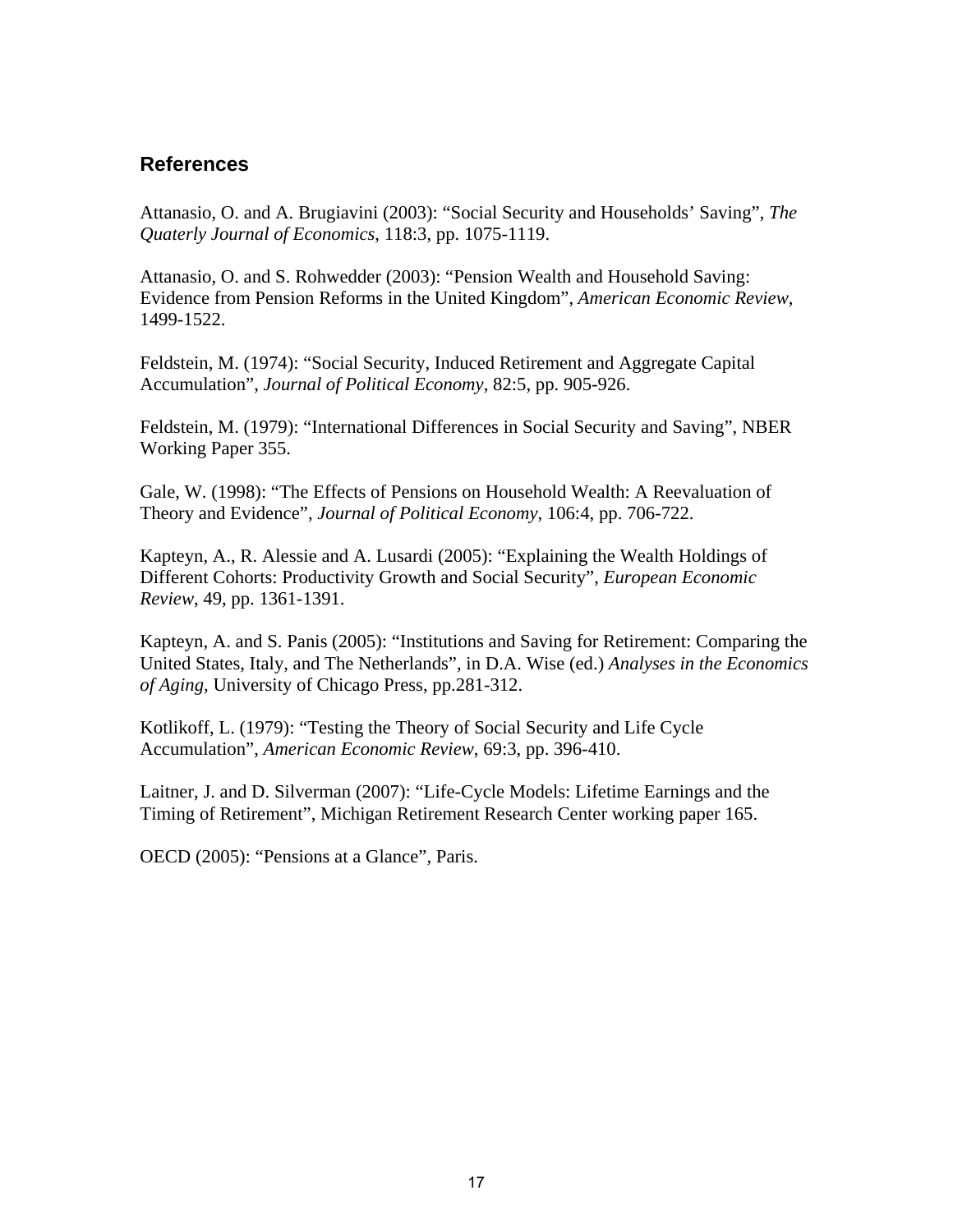# **Data Appendix**

Our analytic dataset is derived from a number of sources. Our Household Wealth measures are derived from "aging" surveys: Wave 1 (2004) of the Survey of Health, Ageing and Retirement (SHARE), Wave 2 (2004-2005) of the English Longitudinal Study of Ageing (ELSA), and Wave 7 (2004) of the Health and Retirement Survey (HRS). Our Household Pre-Retirement Net Earnings measure is derived from the European Community Household Panel (ECHP) (1994-1997) and the Panel Survey of Income Dynamics (PSID) (1994-1997). Our pension information comes from replacement rate calculations as a function of net pre-retirement earnings made available to us by OECD. Finally, we use the 2004 period life tables for males from the Human Mortality Database (www.mortality.org).

### Sample

We define cells for each country by marital status (defined as married/partnered or single) and three education level (primary, secondary, tertiary) following the ISCED classification. The definition of these variables is comparable across the various datasets we used. We select men aged 65-75 and not working in the aging surveys and select men aged 25-55 in the ECHP/PSID surveys.

## Financial Wealth

Our Financial Wealth variable includes bank account balances, the values of stocks and bonds, and money saved in individual retirement accounts. Values are expressed in 2004 dollars and are adjusted for Purchasing Power Parity using OECD comparative price levels. We compute the median wealth within each country-education-marital status cell. The original variables used are as follows:

|                      | <b>HRS</b>                  | <b>ELSA</b>                          | <b>SHARE</b>          |
|----------------------|-----------------------------|--------------------------------------|-----------------------|
| <b>Bank Accounts</b> | HQ344-HQ348                 | <b>IASAVA</b>                        | <b>HBACCV</b>         |
| <b>Stocks</b>        | JQ316-JQ320                 | <b>IASS, IAUIT</b>                   | <b>HSTOCV, HMUTFV</b> |
| <b>Bonds</b>         | JQ330-JQ334,<br>JQ356-JQ360 | IANPB, IANS, IABG                    | <b>HBONDV</b>         |
| IRAs                 | JQ162,<br>JQ165 1 - JQ169 3 | IASISA, IATI,<br><b>IACISA, IAIP</b> | <b>HIRAV</b>          |

## Pre-Retirement Net Earnings

Our Pre-Retirement Net Earnings variable is derived from earnings data from four waves of ECHP and PSID, 1994 - 1997. Values are expressed in 2004 dollars, PPP-adjusted, using OECD wage growth data and PPP-adjusted exchange rates. The variable is a mean value for net earnings within each country-education-marital status cell. The sample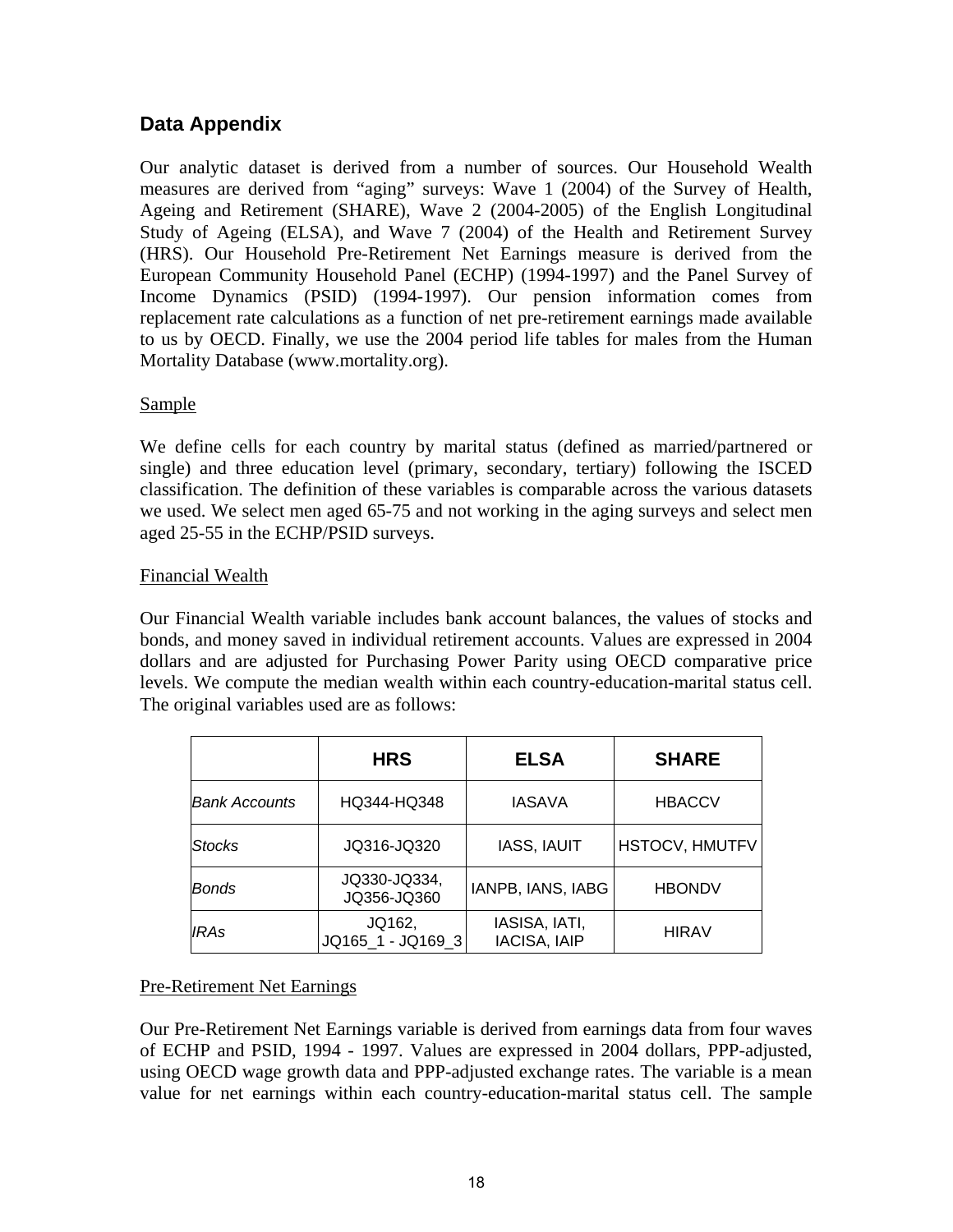<span id="page-21-0"></span>consists of households (single and married couples) headed by a male aged 25-55. Individuals with missing data on education, marital status, or work status were dropped. Earnings were topcoded at the  $99<sup>th</sup>$  percentile within each country. Gross earnings data for the United States from PSID was converted into net earnings using the OECD tax calculator.

#### Public Pension Net Benefits

<u>.</u>

Our Public Pension Net Earnings Replacement Rate variable is derived using replacement rates calculated by the OECD. The OECD analysis maps levels of preretirement earnings (expressed as a multiple of the earnings of a representative worker) to the replacement rate provided by each country's mandatory public pension system.<sup>[2](#page-21-0)</sup>

OECD has been publishing data using their current definition of representative worker earnings since  $2000^3$  $2000^3$ . We converted cell level mean earnings from ECHP and PSID into 2000-level national currency using OECD wage growth data. This was then converted into a multiple of representative worker earnings using OECD earnings data.

The OECD mapping from earnings to replacement rate was then used to calculate the household replacement rate directly for unmarried men. For married men, additional steps were necessary, as the OECD mapping is given only with regards to individuals. We calculated individual replacement rates for the husband and wife separately, converted them into the implied individual benefits, added them together to get total household benefits, and divided the result by total household earnings to get a household earnings replacement rate. This does not include "spouse" benefits which are common in some countries.

#### Assumptions Regarding Mortality and Discounting

We compute the present value of pension benefits using the males' survival rates derived from the Human Mortality database and assuming a discount rate of 3%. We discounted back to the average age at interview within each cell. Other present values assumed a discount factor of 3% as well.

 $2$  This analysis is used in the OECD's "Pensions at a Glance" series; we received access to tables relating income to replacement rates with increments of 0.1\*representative-worker-income. 3

<sup>&</sup>lt;sup>3</sup> Reflecting the changing balance of economic sectors, the definition of representative worker now includes the full-time service workers in addition to the traditional full-time production workers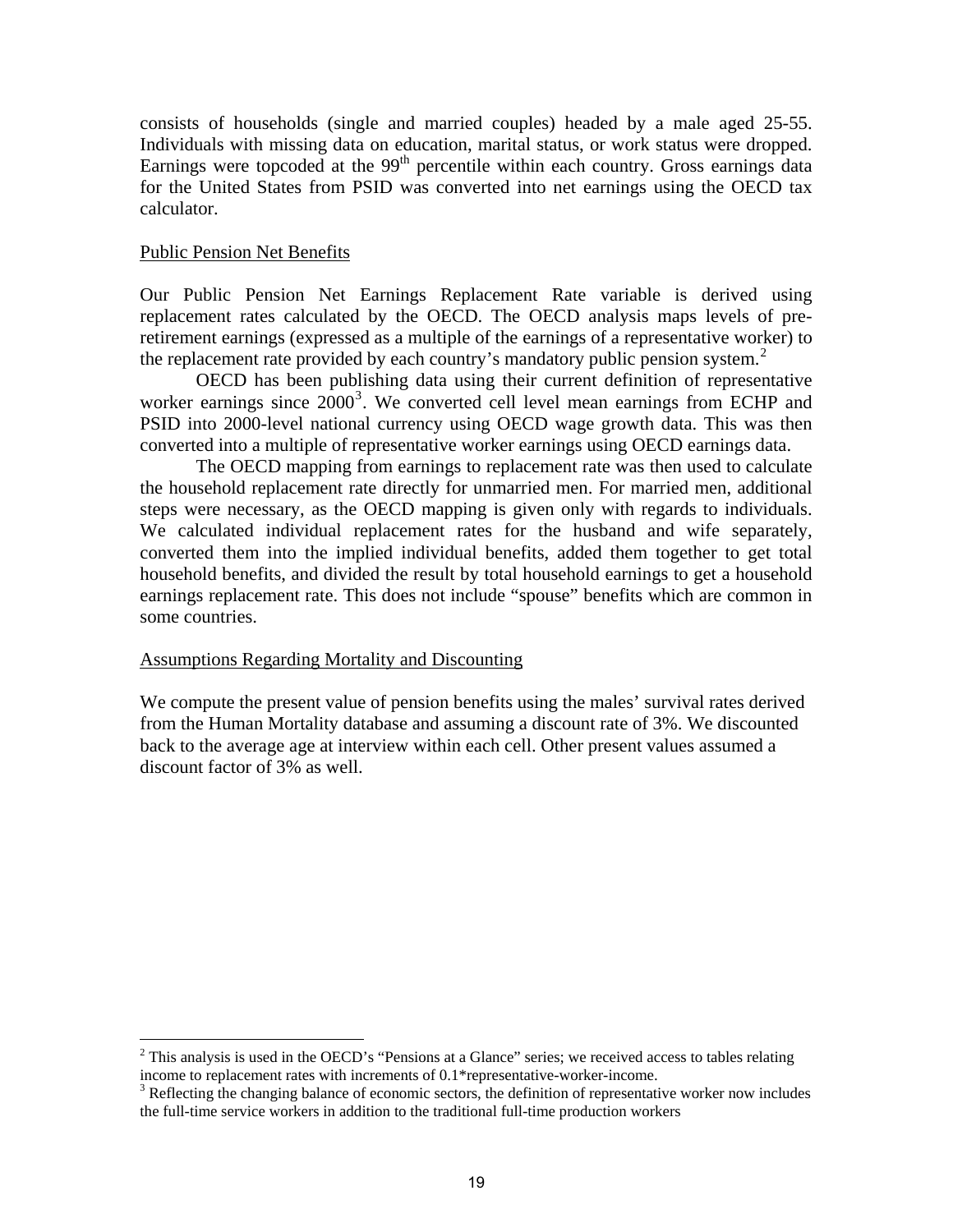# **Figures and Tables**



**Figure 1 Net Replacement Rates by Country** 

**Notes:** OECD net replacement rates as a function of multiple of average earnings as reported in the OECD publication "Pension at a Glance". Net replacement rate defined as the ratio of net pension benefits and net earnings.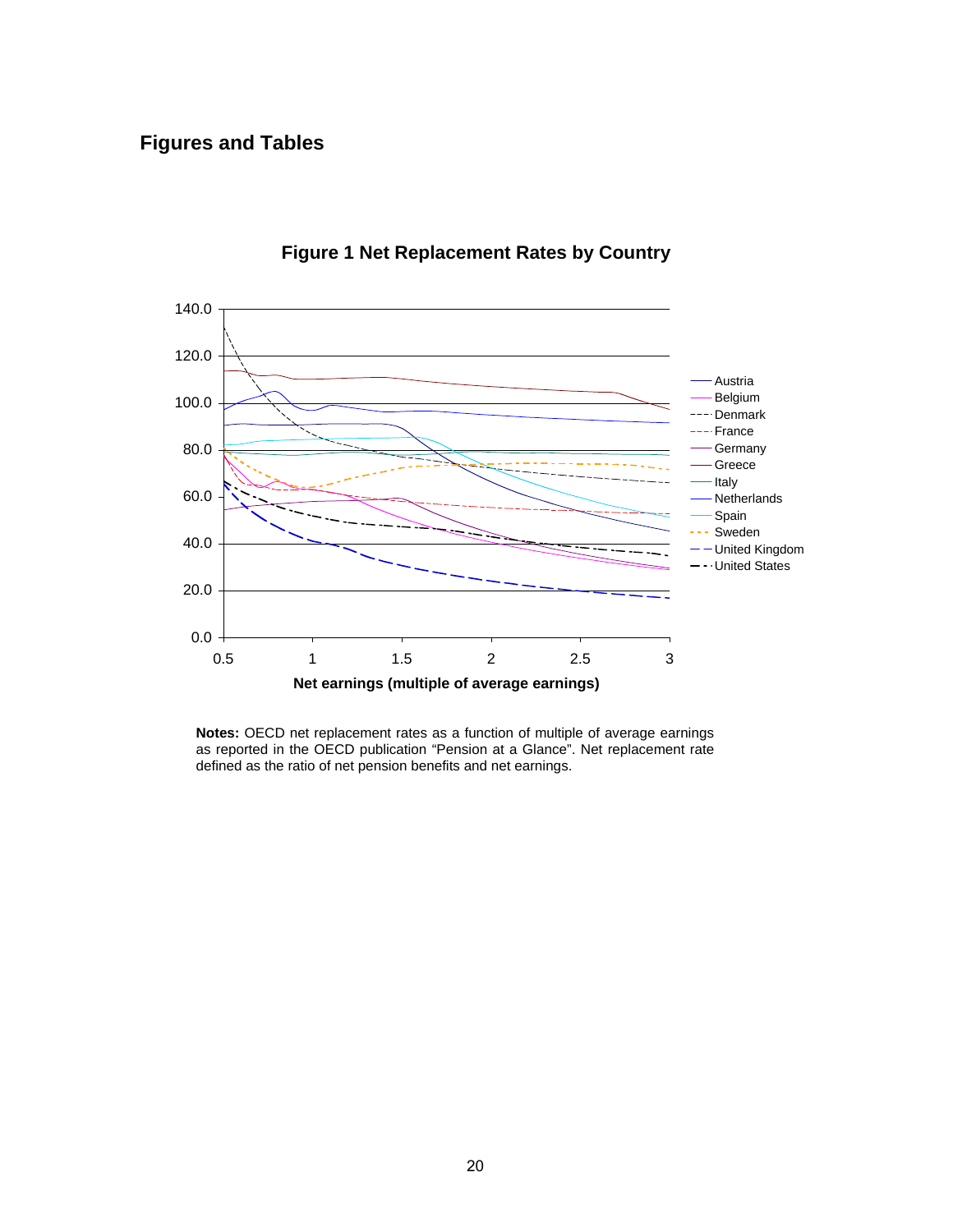

**Figure 2 Country Level Relationship between Lifetime Replacement Rate and the Ratio of Financial Wealth to Lifetime Earnings** 

**Notes**: AU Austria, BE Belgium, DE Germany, DK Denmark, EN England, FR France, GR Greece, IT Italy, NL Netherlands, SP Spain, SE Sweden, US United States. The solid line represents a regression line from regressing the ratio of financial wealth to lifetime earnings (A) on the lifetime replacement rate (REP).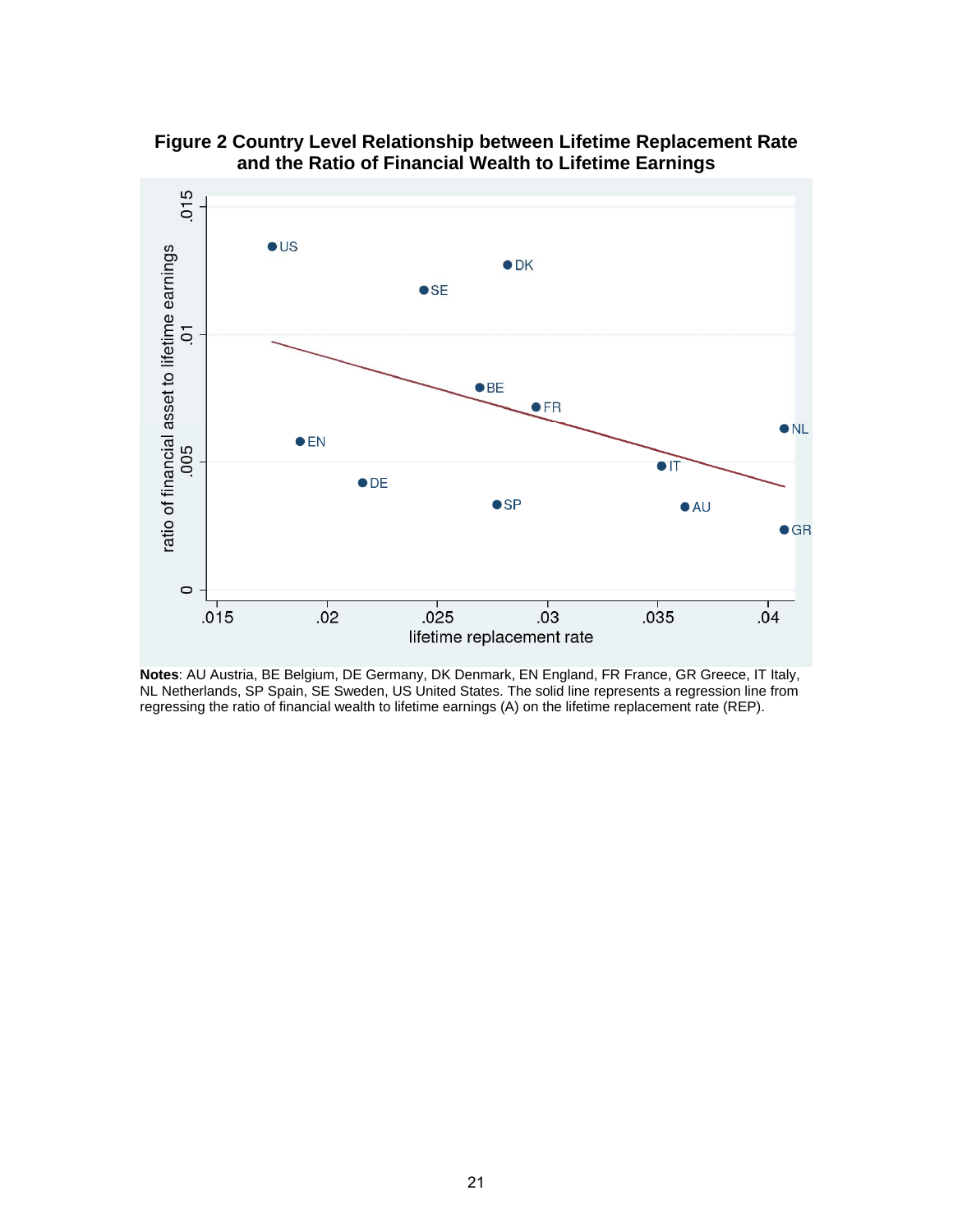

### **Figure 3 Relationship between Replacement Rate and the Ratio of Financial Wealth to Earnings: After Controlling for Group Differences**

**Notes:** Each dot in the figure represents a cell's partial residuals for the ratio of financial wealth/ life time earnings and the net replacement rate as calculated using the formula in the text. The residuals are computed by regressing each variable on a set of indicators for education, household type, and country. The size of the "bubble" around each dot is proportional to the size of the cell (in terms of observations). The solid line denotes the regression line from regressing the financial wealth ratio residual on that for the replacement rate. Its slope is equal to the point estimate reported in column 3 of Table 2 by construction.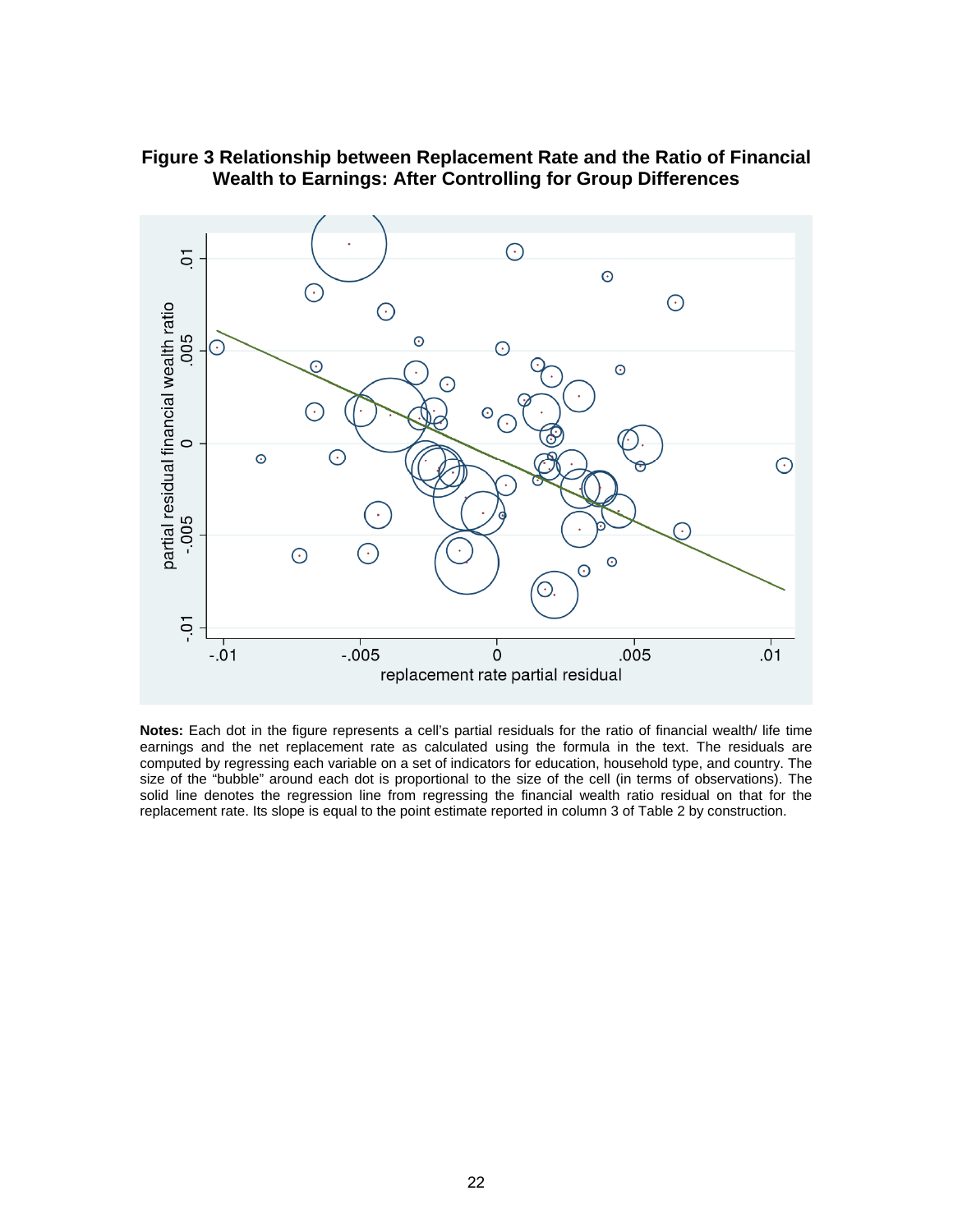



**Notes:** Each dot in the figure represents a cell's partial residuals for average retirement age and pension wealth. The residuals are computed by regressing each variable on a set of indicators for education, household type, and country and household pre-retirement net earnings. The size of the "bubble" around each dot is proportional to the size of the cell (in terms of observations). The solid line denotes the regression line from regressing the average retirement age residual on that for pension wealth. Its slope is equal to the point estimate reported in column 3 of Table 3 by construction.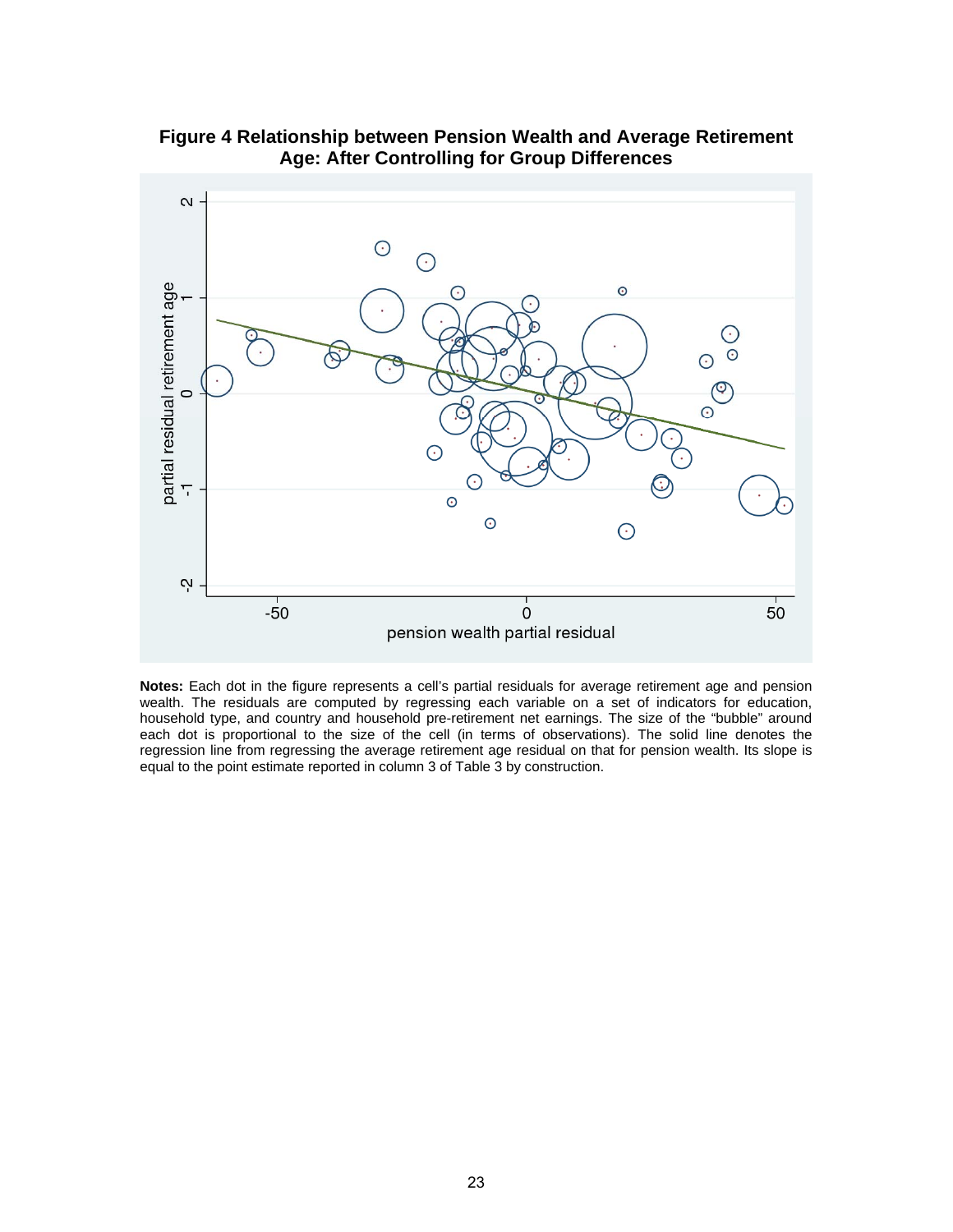| Education Level (%)  |         | Married   | Median   | Mean<br>replacemen | average net         | Average            |                       |                   |
|----------------------|---------|-----------|----------|--------------------|---------------------|--------------------|-----------------------|-------------------|
| Country              | Primary | Secondary | Tertiary | (%)                | Financial<br>Wealth | t rate $\phi(y)/y$ | household<br>earnings | Retirement<br>Age |
| Austria              | 23.5    | 53.9      | 22.6     | 80.7               | 10541               | 91                 | 39889                 | 59.13             |
| Belgium              | 56.3    | 21.3      | 22.4     | 82.9               | 20241               | 66                 | 32021                 | 58.64             |
| <b>Denmark</b>       | 18.9    | 52.7      | 28.4     | 72.3               | 43420               | 90                 | 35727                 | 61.39             |
| England              | 56.5    | 32.4      | 11.1     | 77.7               | 21194               | 57                 | 39478                 | 61.22             |
| France               | 55.7    | 27.1      | 17.2     | 83.3               | 24565               | 65                 | 36571                 | 58.37             |
| Germany              | 6.6     | 65.2      | 28.3     | 86.9               | 12963               | 57                 | 37208                 | 60.46             |
| Greece               | 72.5    | 15.5      | 12.0     | 85.8               | 4225                | 112                | 21889                 | 60.87             |
| Italy                | 86.7    | 10.5      | 2.7      | 92.9               | 8768                | 79                 | 20365                 | 58.77             |
| <b>Netherlands</b>   | 56.0    | 28.2      | 15.8     | 90.1               | 15415               | 99                 | 30420                 | 59.17             |
| Spain                | 90.9    | 4.3       | 4.7      | 86.6               | 5694                | 82                 | 18609                 | 61.64             |
| Sweden               | 65.2    | 20.9      | 14.0     | 88.9               | 29809               | 71                 | 29875                 | 62.20             |
| <b>United States</b> | 27.9    | 36.1      | 36.0     | 81.8               | 85054               | 51                 | 59913                 | 61.74             |

#### **Table 1 Descriptive Statistics by Country**

**Notes:** The sample consists of retired men aged 65-75 in 2004, from Wave 1 of SHARE, Wave 2 of ELSA, and Wave 7 of HRS. Average net household earnings (pre-retirement) was calculated using a pooled sample of working men aged 50-55, using the 1994-1997 waves of the European Community Household Panel (ECHP) and Panel Survey of Income Dynamics (PSID). Sample weights used. Gross income measures in PSID were converted to net income using the OECD tax calculator. Education levels are based on the International Standard Classification of Education (ISCED 1997): Primary = ISCED 0,1 ; Secondary = ISCED 2,3; Tertiary = ISCED 4,5,6. The average retirement age does not include those not yet retired. Financial wealth includes bank account balances, the value of stocks and bonds, and money saved in individual retirement accounts. All monetary figures are 2004 dollars, PPP-adjusted.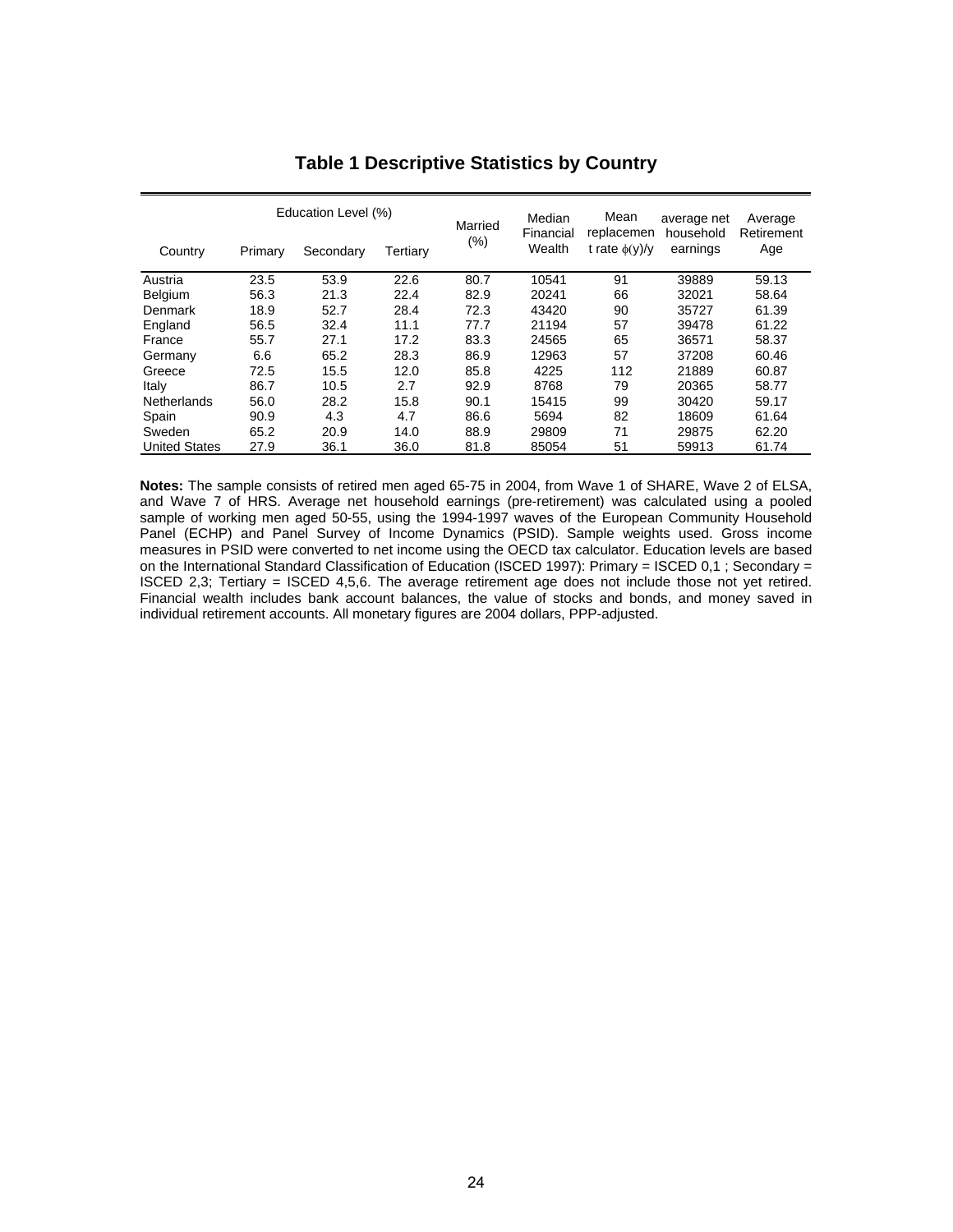| Model                      |          | $^{\prime}2)$ | (3)      |
|----------------------------|----------|---------------|----------|
| <b>Replacement Rate</b>    | $-0.245$ | $-0.228$      | $-0.441$ |
|                            | 1.85     | 2.88          | 2.16     |
| <b>Fixed Effects</b>       |          |               |          |
| Country                    | No       | No            | Yes      |
| Education & Household Size | No       | Yes           | Yes      |
| N                          | 12       | 64            | 64       |
| R-sq                       | 0.182    | 0.654         | 0.787    |

### **Table 2 Regression Results –Replacement Rate**

**Notes**: Results are from regression of the ratio between median financial wealth and mean household earnings on the net replacement rate provided by mandatory public pensions. The first regression uses country-level aggregated measures. The second uses disaggregated data and fixed effects for each education\*marital status combination. Education has three categories based on the International Standard Classification of Education (ISCED 1997): Primary (ISCED 0,1), Secondary (ISCED 2,3) and Tertiary (ISCED 4,5,6). Marital status is dichotomous for currently married or not currently married. The last specification includes both group and country fixed effects. Replacement rates are calculated using pension data from OECD and pre-retirement mean household earnings. Pre-retirement mean household earnings is derived from the European Community Household Panel (ECHP) and the Panel Survey of Income Dynamics (PSID). The sample consists of retired men aged 65-75 in 2004, from Wave 1 of SHARE, Wave 2 of ELSA, and Wave 7 of HRS. Absolute t statistics are below the parameter estimates. Regressions use cell counts (number of observations) as weights. Cells with fewer than 5 observations are discarded (8 cells).